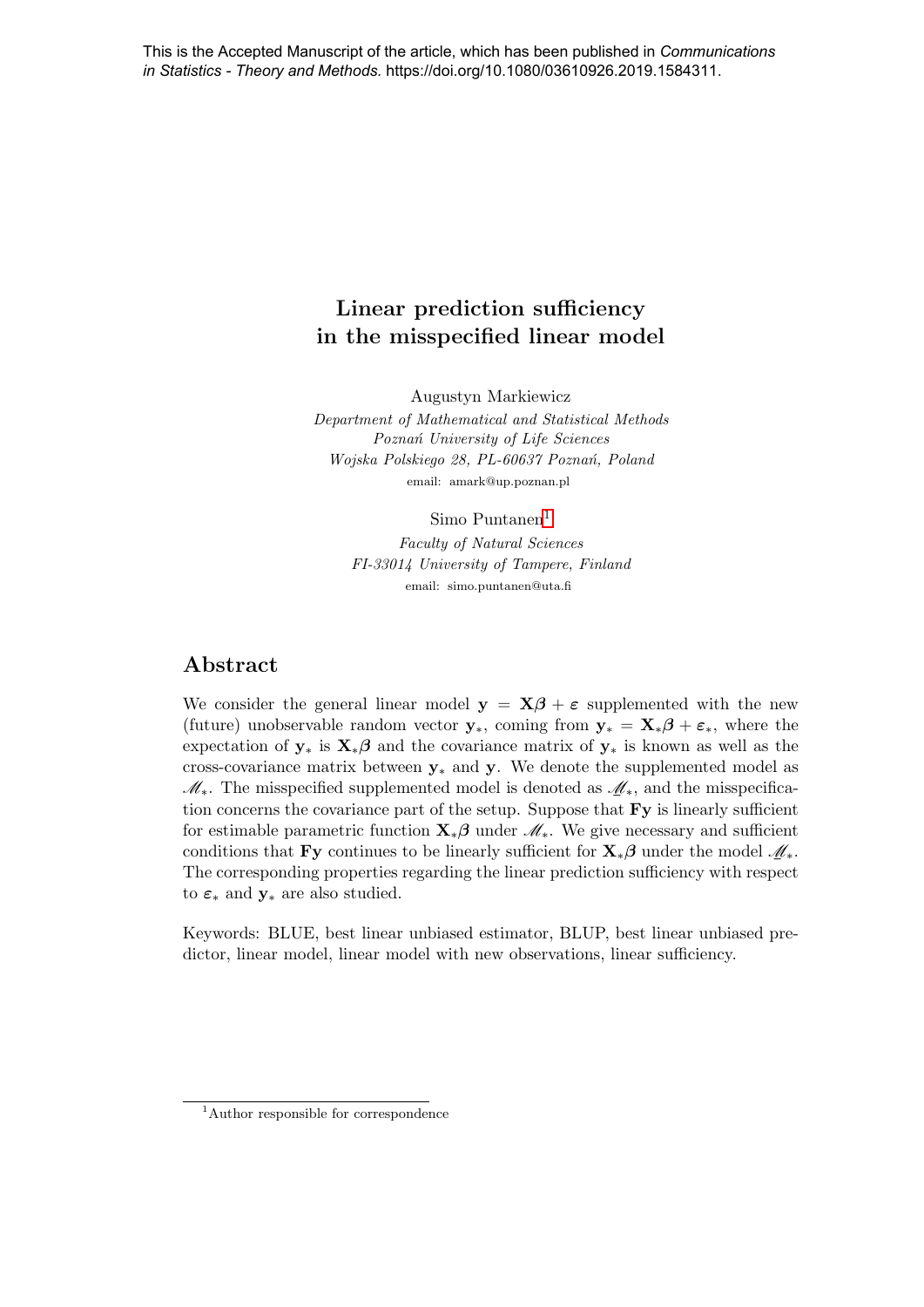### 1 Introduction

Let us start with the notation. The symbol  $\mathbb{R}^{m \times n}$  denotes the set of  $m \times n$  real matrices, while  $\mathbf{A}', \mathbf{A}^-$ ,  $\mathbf{A}^+$ ,  $\mathscr{C}(\mathbf{A})$ , and  $\mathscr{C}(\mathbf{A})^{\perp}$ , denote, respectively, the transpose, a generalized inverse, the Moore–Penrose inverse, the column space, and the orthogonal complement of the column space of the matrix  $\bf{A}$ . By  $(\bf{A} : \bf{B})$  we denote the partitioned matrix with  $\mathbf{A}_{a\times b}$  and  $\mathbf{B}_{a\times c}$  as submatrices. By  $\mathbf{A}^{\perp}$  we denote any matrix satisfying  $\mathscr{C}(\mathbf{A}^{\perp}) = \mathscr{C}(\mathbf{A})^{\perp}$ . Furthermore, we will write  $\mathbf{P}_{\mathbf{A}} = \mathbf{A}\mathbf{A}^+ = \mathbf{A}(\mathbf{A}'\mathbf{A})^-\mathbf{A}'$ to denote the orthogonal projector (with respect to the standard inner product) onto  $\mathscr{C}(\mathbf{A})$ . The orthogonal projector onto  $\mathscr{C}(\mathbf{A})^{\perp}$  is denoted as  $\mathbf{Q}_{\mathbf{A}} = \mathbf{I}_a - \mathbf{P}_{\mathbf{A}}$ , where  $I_a$  refers to the  $a \times a$  identity matrix and a is the number of rows of **A**. It appears handy to use the short notation

$$
\mathbf{M} = \mathbf{I}_n - \mathbf{P}_\mathbf{X},\tag{1.1}
$$

where  $\mathbf{X}_{n\times p}$  refers to the model matrix; see [\(1.2\)](#page-1-0) below. One choice for  $\mathbf{X}^{\perp}$  is of course M.

Our focus lies in the general linear model

<span id="page-1-0"></span>
$$
\mathbf{y} = \mathbf{X}\boldsymbol{\beta} + \boldsymbol{\varepsilon}, \text{ or shortly } \mathscr{M} = \{\mathbf{y}, \mathbf{X}\boldsymbol{\beta}, \mathbf{V}\},
$$
(1.2)

where  $X_{n\times p}$  is a known model matrix, the vector **y** is an observable *n*-dimensional random vector,  $\beta$  is a  $p \times 1$  vector of unknown parameters, and  $\varepsilon$  is an unobservable vector of random errors with expectation  $E(\varepsilon) = 0$ , and covariance matrix  $cov(\varepsilon) =$ **V**. The nonnegative definite matrix **V** is known and can be singular.

Let  $y_*$  denote a  $q \times 1$  unobservable random vector containing new observations. The new observations are assumed to be generated from

$$
\mathbf{y}_{*} = \mathbf{X}_{*} \boldsymbol{\beta} + \boldsymbol{\varepsilon}_{*} \,, \tag{1.3}
$$

where  $\mathbf{X}_*$  is a known  $q \times p$  matrix,  $\boldsymbol{\beta}$  is the same vector of fixed (unknown) parameters as in  $\mathcal{M}$ , and  $\varepsilon_*$  is a q-dimensional random error vector. We further have

$$
E\begin{pmatrix} \mathbf{y} \\ \mathbf{y}_* \end{pmatrix} = \begin{pmatrix} \mathbf{X} \\ \mathbf{X}_* \end{pmatrix} \boldsymbol{\beta}, \quad \text{cov} \begin{pmatrix} \mathbf{y} \\ \mathbf{y}_* \end{pmatrix} = \begin{pmatrix} \mathbf{V} & \mathbf{V}_{12} \\ \mathbf{V}_{21} & \mathbf{V}_{22} \end{pmatrix} = \boldsymbol{\Gamma}, \tag{1.4}
$$

where the covariance matrix  $\Gamma$  is known. We denote this setup shortly as

<span id="page-1-1"></span>
$$
\mathscr{M}_* = \left\{ \begin{pmatrix} \mathbf{y} \\ \mathbf{y}_* \end{pmatrix}, \begin{pmatrix} \mathbf{X} \\ \mathbf{X}_* \end{pmatrix} \boldsymbol{\beta}, \begin{pmatrix} \mathbf{V} & \mathbf{V}_{12} \\ \mathbf{V}_{21} & \mathbf{V}_{22} \end{pmatrix} \right\}.
$$
 (1.5)

We call  $\mathcal{M}_*$  "the linear model with new observations".

A parametric function  $\mu_* = \mathbf{X}_* \boldsymbol{\beta}$  is said to be estimable if it has a linear unbiased estimator **Cy**. Such a matrix  $\mathbf{C} \in \mathbb{R}^{q \times n}$  exists only when  $\mathscr{C}(\mathbf{X}') \subseteq \mathscr{C}(\mathbf{X}')$ . The linear unbiased estimator Cy is the best linear unbiased estimator, BLUE, of estimable  $X_*\beta$  if Cy has the smallest covariance matrix in the Löwner sense among all linear unbiased estimators of  $\mathbf{X}_*\boldsymbol{\beta}$ :

$$
cov(Cy) \leq_{\mathcal{L}} cov(C_{\#}y) \quad \text{for all } C_{\#}: C_{\#}X = X_*.
$$
 (1.6)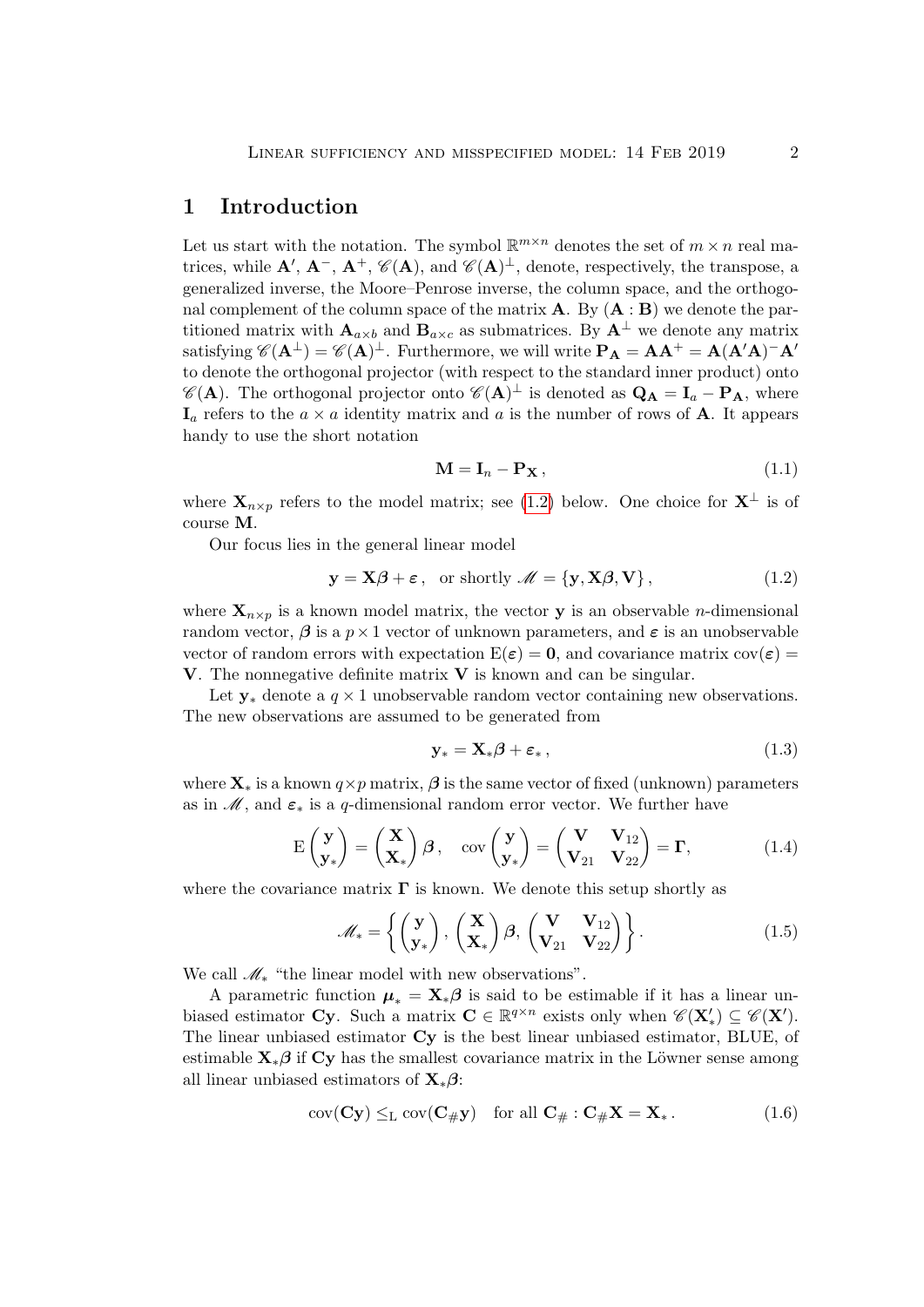Correspondingly, the linear predictor **By** is said to be unbiased for  $y_*$  if the expected prediction error is zero, i.e.,  $E(y_* - By) = 0$  for all  $\beta \in \mathbb{R}^p$ , which happens if and only if  $X'_{*} = X'B'$ . When  $\mathscr{C}(X') \subseteq \mathscr{C}(X')$  holds, we will say that  $y_{*}$  is predictable under  $\mathscr{M}_*$ , that is,  $\mathbf{y}_*$  is predictable whenever  $\mathbf{X}_*\boldsymbol{\beta}$  is estimable. Now a linear unbiased predictor **By** is the best linear unbiased predictor, BLUP, for  $y_*$ , if we have the Löwner ordering

$$
cov(\mathbf{y}_{*} - \mathbf{B}\mathbf{y}) \leq_{\mathcal{L}} cov(\mathbf{y}_{*} - \mathbf{B}_{\#}\mathbf{y}) \quad \text{for all } \mathbf{B}_{\#} : \mathbf{B}_{\#}\mathbf{X} = \mathbf{X}_{*}.
$$
 (1.7)

Consider then the BLUP of  $\varepsilon_*$ . Obviously Dy is an unbiased predictor for  $\varepsilon_*$  if and only if  $DX = 0$ , i.e.,  $D = LM$  for some L. Thus Dy is the BLUP for  $\varepsilon_*$  if and only if

$$
cov(\varepsilon_* - \mathbf{D}\mathbf{y}) \leq_{\mathcal{L}} cov(\varepsilon_* - \mathbf{D}_{\#}\mathbf{y}) \quad \text{for all } \mathbf{D}_{\#} : \mathbf{D}_{\#}\mathbf{X} = \mathbf{0} \,. \tag{1.8}
$$

For Lemma [1.1,](#page-2-0) characterizing the BLUE, see, e.g., [Rao](#page-21-0) [\(1973,](#page-21-0) p. 282), and the BLUP, see, e.g., [Christensen](#page-20-0) [\(2011,](#page-20-0) p. 294), [Isotalo & Puntanen](#page-20-1) [\(2006b,](#page-20-1) p. 1015), and [Haslett & Puntanen](#page-20-2) [\(2017\)](#page-20-2).

<span id="page-2-0"></span>**Lemma 1.1.** Consider the linear model with new observations defined as  $\mathcal{M}_*$  in [\(1.5\)](#page-1-1), where  $\mathscr{C}(\mathbf{X}'_*) \subseteq \mathscr{C}(\mathbf{X}')$ , i.e.,  $\mathbf{y}_*$  is predictable. Then the following statements hold.

(a)  $\bf{Ay}$  is the BLUP for  $\bf{y}_*$  if and only if

$$
\mathbf{A}(\mathbf{X}:\mathbf{V}\mathbf{X}^{\perp}) = (\mathbf{X}_*:\mathbf{V}_{21}\mathbf{X}^{\perp}).
$$
\n(1.9)

(b) By is the BLUE of  $\mu_* = \mathbf{X}_*\boldsymbol{\beta}$  if and only if

$$
\mathbf{B}(\mathbf{X} : \mathbf{V}\mathbf{X}^{\perp}) = (\mathbf{X}_* : \mathbf{0}). \tag{1.10}
$$

In particular, Cy is the BLUE for  $\mu = X\beta$  if and only if

$$
\mathbf{C}(\mathbf{X} : \mathbf{V}\mathbf{X}^{\perp}) = (\mathbf{X} : \mathbf{0}). \tag{1.11}
$$

(c) Dy is the BLUP for  $\varepsilon_*$  if and only if

$$
\mathbf{D}(\mathbf{X} : \mathbf{V}\mathbf{X}^{\perp}) = (\mathbf{0} : \mathbf{V}_{21}\mathbf{X}^{\perp}). \tag{1.12}
$$

Lemma 2.2.4 of [Rao & Mitra](#page-21-1) [\(1971\)](#page-21-1) gives the condition under which the matrix product AB−C is invariant with respect to the choice of B−. It says that for nonnull matrices  $A$  and  $C$  the following holds:

<span id="page-2-2"></span>
$$
\mathbf{AB}^{-}\mathbf{C} = \mathbf{AB}^{+}\mathbf{C} \iff \mathscr{C}(\mathbf{C}) \subseteq \mathscr{C}(\mathbf{B}) \& \mathscr{C}(\mathbf{A}') \subseteq \mathscr{C}(\mathbf{B}'). \tag{1.13}
$$

Some (not necessarily unique) solutions to  $A, B, C$  and  $D$  in Lemma [1.1](#page-2-0) are the following:

$$
\mathbf{B} = \mathbf{X}_{*} (\mathbf{X}' \mathbf{W}^{-} \mathbf{X})^{-} \mathbf{X}' \mathbf{W}^{-} := \mathbf{P}_{\mathbf{X}_{*}; \mathbf{W}^{-}}, \tag{1.14a}
$$

<span id="page-2-1"></span>
$$
\mathbf{C} = \mathbf{X} (\mathbf{X}' \mathbf{W}^- \mathbf{X})^- \mathbf{X}' \mathbf{W}^- := \mathbf{P}_{\mathbf{X}; \mathbf{W}^-} , \qquad (1.14b)
$$

$$
\mathbf{D} = \mathbf{V}_{21} \mathbf{M} (\mathbf{M} \mathbf{V} \mathbf{M})^{-} \mathbf{M}, \qquad (1.14c)
$$

$$
\mathbf{A} = \mathbf{B} + \mathbf{D},\tag{1.14d}
$$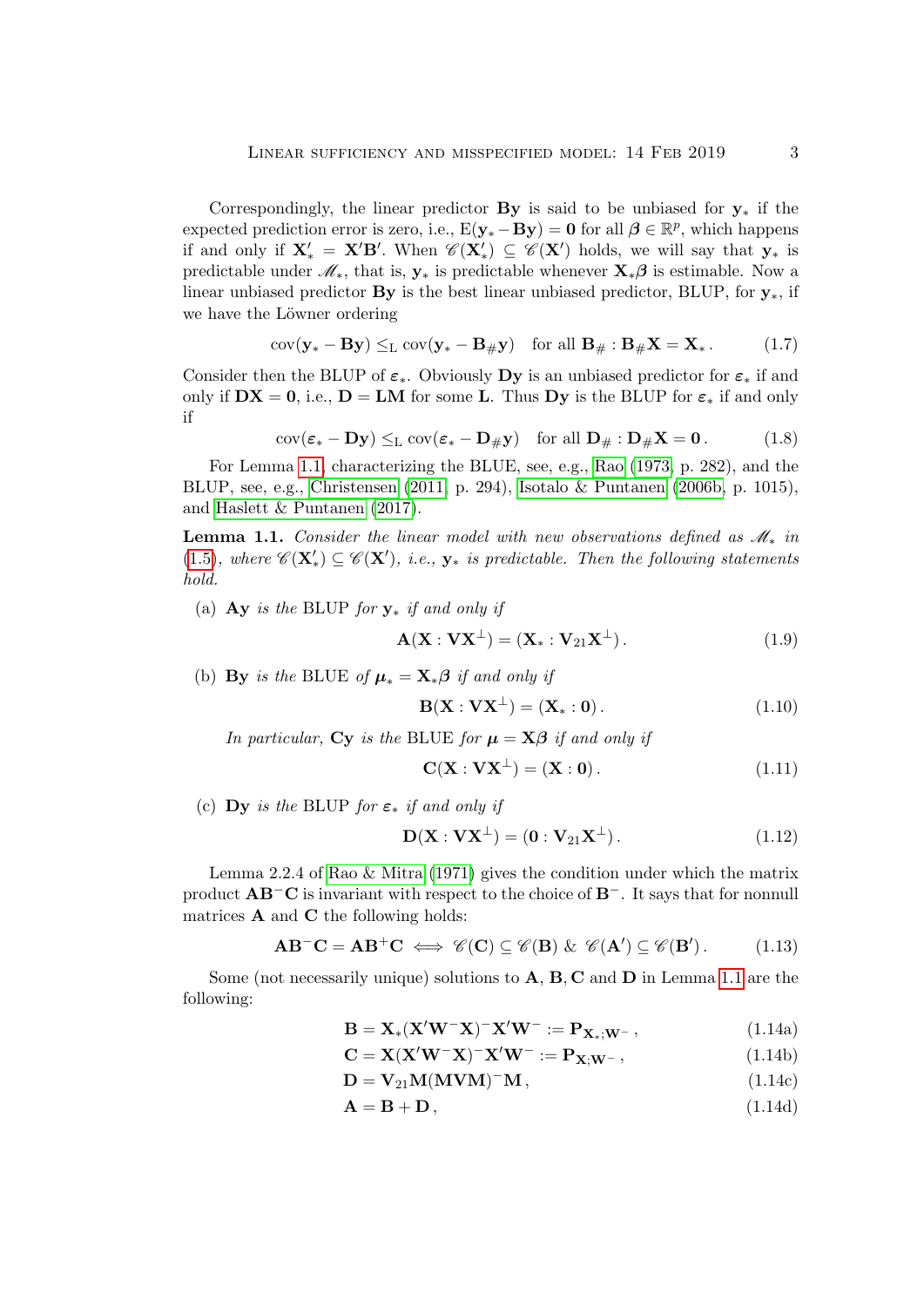where  $W$  is a matrix belonging to the set  $W$  of nonnegative definite matrices defined as

<span id="page-3-0"></span>
$$
\mathcal{W} = \{ \mathbf{W} \in \mathbb{R}^{n \times n} : \mathbf{W} = \mathbf{V} + \mathbf{X} \mathbf{U} \mathbf{U}' \mathbf{X}', \ \mathscr{C}(\mathbf{W}) = \mathscr{C}(\mathbf{X} : \mathbf{V}) \}.
$$
 (1.15)

In [\(1.15\)](#page-3-0) U can be any matrix comprising p rows as long as  $\mathscr{C}(\mathbf{W}) = \mathscr{C}(\mathbf{X} : \mathbf{V})$  is satisfied. One obvious choice is  $\mathbf{U} = \mathbf{I}_p$ . For a review of the properties of W, see, e.g., [Puntanen et al.](#page-20-3) [\(2011,](#page-20-3) Sec. 12.3).

We assume the model M to be consistent in the sense that y lies in  $\mathscr{C}(\mathbf{X} : \mathbf{V})$ with probability 1. Hence we assume that the observed  $\bf{v}$  satisfies

<span id="page-3-2"></span>
$$
\mathbf{y} \in \mathscr{C}(\mathbf{X} : \mathbf{V}) = \mathscr{C}(\mathbf{X} : \mathbf{V}\mathbf{X}^{\perp}) = \mathscr{C}(\mathbf{X} : \mathbf{V}\mathbf{M}) = \mathscr{C}(\mathbf{X}) \oplus \mathscr{C}(\mathbf{V}\mathbf{M}). \tag{1.16}
$$

For the equality  $\mathscr{C}(\mathbf{X} : \mathbf{V}) = \mathscr{C}(\mathbf{X} : \mathbf{V}\mathbf{M})$ , we refer to [Rao](#page-21-2) [\(1974,](#page-21-2) Lemma 2.1). There is a related decomposition, see, e.g., [Puntanen et al.](#page-20-3) [\(2011,](#page-20-3) Th. 8), that is worth mentioning in this context: for any conformable matrices  $A$  and  $B$  we have

<span id="page-3-3"></span>
$$
\mathscr{C}(\mathbf{A} : \mathbf{B}) = \mathscr{C}(\mathbf{A} : \mathbf{Q}_{\mathbf{A}} \mathbf{B}). \tag{1.17}
$$

Let **A** and **B** be arbitrary  $k \times n$  matrices (for some k). Then, in the consistent model  $\mathscr{M}$ , the estimators **Ay** and **By** are said to be equal with probability 1 if

$$
\mathbf{A}\mathbf{y} = \mathbf{B}\mathbf{y} \quad \text{for all } \mathbf{y} \in \mathscr{C}(\mathbf{X} : \mathbf{V}). \tag{1.18}
$$

In light of [\(1.14c\)](#page-2-1) we have

$$
BLUP(\varepsilon_*) = V_{21}M(MVM)^{-}My, \qquad (1.19)
$$

which under the consistent model is invariant for any choice of  $(MVM)^-$ , because for any  $y \in \mathscr{C}(X : V)$ ,  $My \in \mathscr{C}(MV) = \mathscr{C}(MVM)$ . The corresponding uniqueness with respect to all generalized inverses involved holds also for  $BLUE(X\beta)$  and  $BLUE(\mathbf{X}_{*}\boldsymbol{\beta}).$ 

As regards the structure of this paper, in Section [2](#page-3-1) we recall some known conditions for the linear sufficiency. In Section [3](#page-5-0) we give necessary and sufficient conditions that Fy continues to be linearly sufficient for  $\mathbf{X}_{*}$ β under the misspecified model  $\mathcal{M}$ . The misspecification concerns the covariance part of the setup. [Baksalary](#page-20-4)  $\&$  Mathew [\(1986\)](#page-20-4) considered the invariance of the linear sufficiency with respect to  $X\beta$  and they also allowed misspecification in the X-part. In Section [4](#page-14-0) we do some particular considerations on linear sufficiency regarding estimable parametric functions, and in Section [5](#page-16-0) we give necessary and sufficient conditions that Fy continues to be linearly prediction sufficient for  $\varepsilon_*$  under the misspecified model  $\mathcal{M}$ .

### <span id="page-3-1"></span>2 Conditions for linear sufficiency

A linear statistic **Fy**, where  $\mathbf{F} \in \mathbb{R}^{f \times n}$ , is called *linearly sufficient* for estimable  $\mu_* = \mathbf{X}_*\boldsymbol{\beta}$ , where  $\mathbf{X}_* \in \mathbb{R}^{q \times p}$ , if there exists a matrix  $\mathbf{A} \in \mathbb{R}^{q \times f}$  such that  $\mathbf{A} \mathbf{F} \mathbf{y}$  is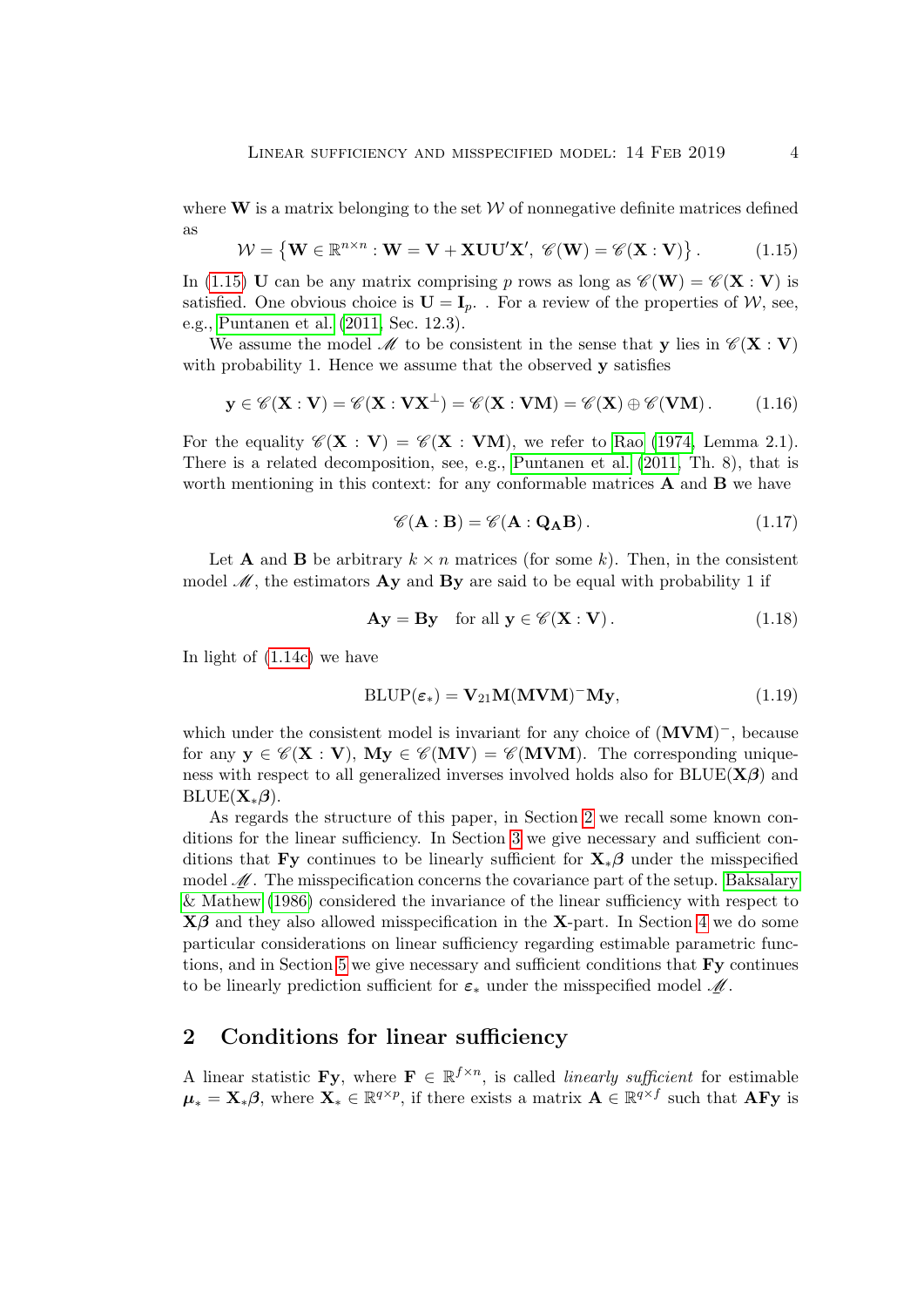the BLUE for  $\mathbf{X}_{*}\boldsymbol{\beta}$ . Sometimes we will use the phrase "BLUE-sufficient" and the notation  $\mathbf{Fy} \in \mathcal{S}(\mathbf{X}_{*}\boldsymbol{\beta}).$ 

The concept of linear prediction sufficiency with respect to  $y_*$  and  $\varepsilon_*$  is defined analogically. Corresponding to the phrase "BLUE-sufficient", we may use the term "BLUP-sufficient".

The concept of linear minimal sufficiency, introduced by [Drygas](#page-20-5) [\(1983\)](#page-20-5), is defined as follows. A linear statistic  $\bf{Fy}$  is called *linearly minimal sufficient* if for any other linearly sufficient statistics Sy, there exists a matrix **A** such that  $\mathbf{Fy} = \mathbf{ASy}$  almost surely. Notation  $\mathbf{Fy} \in \mathcal{S}_0(\mathbf{X}_*\boldsymbol{\beta})$  indicates that  $\mathbf{Fy}$  is linearly minimal sufficient for  $\mathbf{X}_{*}\boldsymbol{\beta}$ .

For the following Lemma, see, e.g., [Baksalary & Kala](#page-19-0) [\(1981,](#page-19-0) [1986\)](#page-19-1), [Drygas](#page-20-5) [\(1983\)](#page-20-5), [Tian & Puntanen](#page-21-3) [\(2009,](#page-21-3) Th. 2.8), [Kala, Puntanen & Tian](#page-20-6) [\(2017,](#page-20-6) Th. 2), [Isotalo & Puntanen](#page-20-1) [\(2006b\)](#page-20-1), and [Isotalo et al.](#page-20-7) [\(2018\)](#page-20-7).

<span id="page-4-0"></span>**Lemma 2.1.** Consider the linear model with new observations defined as  $\mathcal{M}_*$  in [\(1.5\)](#page-1-1), where  $\mathscr{C}(\mathbf{X}'_*) \subseteq \mathscr{C}(\mathbf{X}')$ , i.e.,  $\mathbf{y}_*$  is predictable, and let  $\mathbf{W} \in \mathcal{W}$ .

(a)  $\mathbf{Fy} \in \mathcal{S}(\mathbf{X}_{*}\boldsymbol{\beta})$  if and only if any of the following equivalent conditions holds:

$$
\mathrm{(i)}\ \ \mathscr{C}\left(\begin{matrix}\mathbf{X}'_{*} \\ \mathbf{0}\end{matrix}\right) \subseteq \mathscr{C}\left(\begin{matrix}\mathbf{X}'\mathbf{F}' \\ \mathbf{M}\mathbf{V}\mathbf{F}'\end{matrix}\right), \quad \ \mathrm{(ii)}\ \ \mathscr{C}[\mathbf{X}(\mathbf{X}'\mathbf{W}^-\mathbf{X})^-\mathbf{X}'_*] \subseteq \mathscr{C}(\mathbf{W}\mathbf{F}').
$$

(b)  $\mathbf{Fy} \in \mathcal{S}(\mathbf{X}\boldsymbol{\beta})$  if and only if any of the following equivalent statements holds:

$$
\text{(iii)}\ \ \mathscr{C}\left(\begin{matrix}\mathbf{X}'\\\mathbf{0}\end{matrix}\right)\subseteq\mathscr{C}\left(\begin{matrix}\mathbf{X}'\mathbf{F}'\\\mathbf{M}\mathbf{V}\mathbf{F}'\end{matrix}\right),\quad \ \ \text{(iv)}\ \ \mathscr{C}(\mathbf{X})\subseteq\mathscr{C}(\mathbf{W}\mathbf{F}').
$$

(c)  $\mathbf{Fv} \in \mathcal{S}(\varepsilon_*)$  if and only if any of the following equivalent conditions holds:

$$
\mathrm{(v)} \quad \mathscr{C}\begin{pmatrix} \mathbf{0} \\ \mathbf{M} \mathbf{V}_{12} \end{pmatrix} \subseteq \mathscr{C}\begin{pmatrix} \mathbf{X}'\mathbf{F}' \\ \mathbf{M}\mathbf{V}\mathbf{F}' \end{pmatrix}, \quad \ \ \mathrm{(vi)} \ \mathscr{C}(\mathbf{M} \mathbf{V}_{12}) \subseteq \mathscr{C}(\mathbf{M}\mathbf{V}\mathbf{F}'\mathbf{Q}_{\mathbf{F}\mathbf{X}}).
$$

(d)  $\mathbf{Fy} \in \mathcal{S}(\mathbf{y}_{*})$  if and only if

$$
\text{(vii)}\quad \mathscr{C}\begin{pmatrix} \mathbf{X}'_{*} \\ \mathbf{MV}_{12} \end{pmatrix} \subseteq \mathscr{C}\begin{pmatrix} \mathbf{X}'\mathbf{F}' \\ \mathbf{MVF}' \end{pmatrix}.
$$

Moreover, the linear minimal sufficiency above is obtained if and only if the corresponding inclusion is equality.

Condition (vi) of Lemma [2.1,](#page-4-0) in particular the matrix  $F'Q_{FX}$ , requires some further comments. It appears that

<span id="page-4-1"></span>
$$
\mathscr{C}(\mathbf{F}'\mathbf{Q}_{\mathbf{F}\mathbf{X}}) = \mathscr{C}(\mathbf{F}') \cap \mathscr{C}(\mathbf{M}), \qquad (2.1)
$$

and denoting

$$
\mathbf{N} = \mathbf{P}_{\mathbf{F'Q_{FX}}} = \mathbf{P}_{\mathscr{C}(\mathbf{F')} \cap \mathscr{C}(\mathbf{M})},\tag{2.2}
$$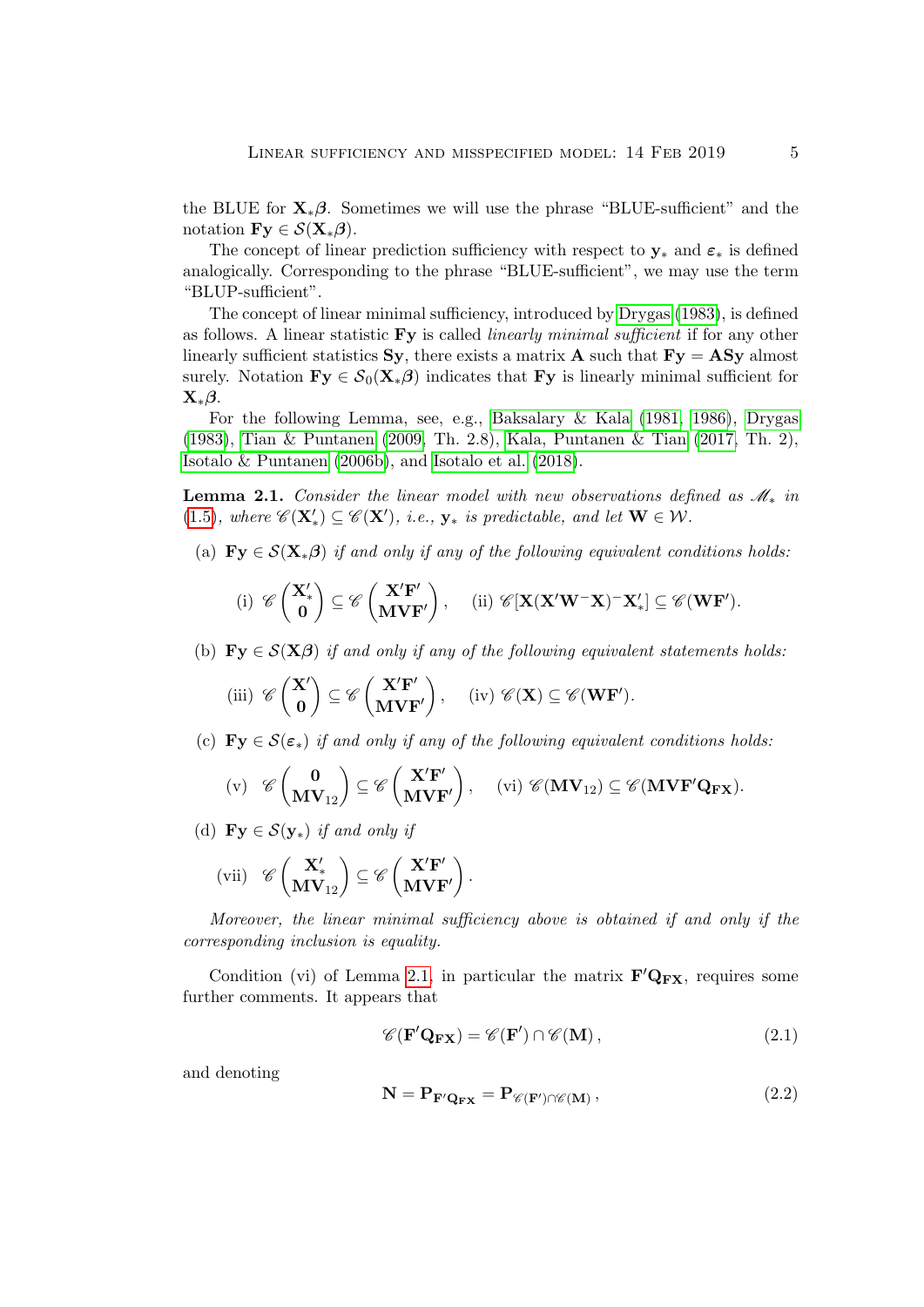we see that

<span id="page-5-1"></span>
$$
\mathbf{MF}'\mathbf{Q}_{\mathbf{FX}} = \mathbf{F}'\mathbf{Q}_{\mathbf{FX}}, \text{ and } \mathbf{MN} = \mathbf{N}. \tag{2.3}
$$

For properties like  $(2.1)$ – $(2.3)$ , see [Markiewicz & Puntanen](#page-20-8)  $(2018b, Sec. 2)$  $(2018b, Sec. 2)$ .

The following lemma characterizes the mutual relations of the linear sufficiency of Fy for  $\mathbf{X}_*\boldsymbol{\beta}$ ,  $\varepsilon_*$ , and  $\mathbf{y}_*$ .

<span id="page-5-4"></span>Lemma 2.2. Consider the following three statements:

- (a) Fy is BLUE-sufficient for  $\mathbf{X}_{*}\boldsymbol{\beta}$ .
- (b) Fy is BLUP-sufficient for  $\varepsilon_*$ .
- (c) Fy is BLUP-sufficient for  $y_*$ .

Then above, any two conditions together imply the third one.

We may mention that a necessary and sufficient condition for the implication (c)  $\implies$  (a) & (b) can be introduced; see [Markiewicz & Puntanen](#page-20-9) [\(2018a,](#page-20-9) Th. 5).

### <span id="page-5-0"></span>3 Linear sufficiency in the misspecified linear model

Consider the models  $\mathscr{M}_*$  and  $\mathscr{M}_*$ , where  $\mathscr{C}(\mathbf{X}') \subseteq \mathscr{C}(\mathbf{X}')$  (this assumption is holding in all our considerations). in all our considerations):

$$
\mathscr{M}_* = \left\{ \begin{pmatrix} \mathbf{y} \\ \mathbf{y}_* \end{pmatrix}, \begin{pmatrix} \mathbf{X} \\ \mathbf{X}_* \end{pmatrix} \boldsymbol{\beta}, \begin{pmatrix} \mathbf{V} & \mathbf{V}_{12} \\ \mathbf{V}_{21} & \mathbf{V}_{22} \end{pmatrix} \right\},
$$
(3.1a)

$$
\mathscr{M}_* = \left\{ \begin{pmatrix} \mathbf{y} \\ \mathbf{y}_* \end{pmatrix}, \begin{pmatrix} \mathbf{X} \\ \mathbf{X}_* \end{pmatrix} \boldsymbol{\beta}, \begin{pmatrix} \mathbf{Y} & \mathbf{Y}_{12} \\ \mathbf{Y}_{21} & \mathbf{Y}_{22} \end{pmatrix} \right\}.
$$
 (3.1b)

Thus the difference appears only in the covariance matrices

$$
\mathbf{\Gamma} = \begin{pmatrix} \mathbf{V} & \mathbf{V}_{12} \\ \mathbf{V}_{21} & \mathbf{V}_{22} \end{pmatrix}, \quad \mathbf{\Gamma} = \begin{pmatrix} \mathbf{\underline{V}} & \mathbf{\underline{V}}_{12} \\ \mathbf{\underline{V}}_{21} & \mathbf{\underline{V}}_{22} \end{pmatrix}.
$$
 (3.2)

By *M* and <u>*M*</u> we mean the models  $M = \{y, X\beta, V\}$  and  $M = \{y, X\beta, V\}$ .<br>Suppose that Fy is linearly sufficient for **Y**  $\beta$  under  $M$  is a

Suppose that Fy is linearly sufficient for  $\mathbf{X}_{*}$  $\boldsymbol{\beta}$  under  $\mathcal{M}_{*}$ , i.e.,

$$
\mathbf{Fy} \in \mathcal{S}(\mathbf{X}_{*}\boldsymbol{\beta} \mid \mathcal{M}_{*}).
$$
 (3.3)

Notice that obviously

<span id="page-5-2"></span>
$$
\mathcal{S}(\mathbf{X}_{*}\boldsymbol{\beta} \mid \mathcal{M}_{*}) = \mathcal{S}(\mathbf{X}_{*}\boldsymbol{\beta} \mid \mathcal{M}). \tag{3.4}
$$

We can now pose the following question: what is the condition that the same  $\mathbf{F}$ y continues to be linearly sufficient under the misspecified model  $\mathcal{M}_*$ , i.e.,

<span id="page-5-3"></span>
$$
S(\mathbf{X}_{*}\boldsymbol{\beta} \mid \mathcal{M}) \subseteq S(\mathbf{X}_{*}\boldsymbol{\beta} \mid \mathcal{M})
$$
 (3.5)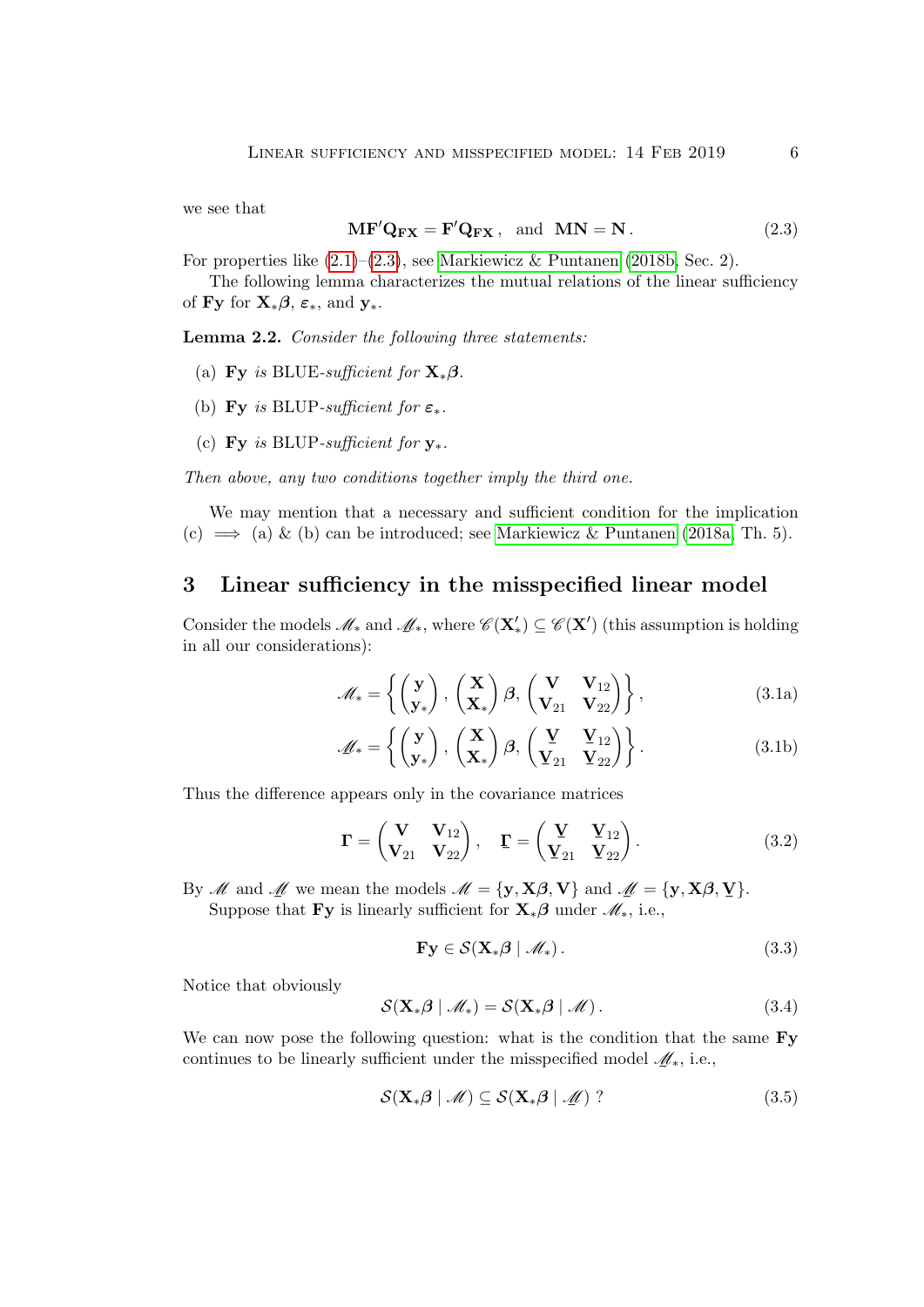Observe that in view of  $(3.4)$  we have above dropped off the subscript  $\ast$  from  $\mathscr M$ and  $\mathscr{M}$ .

We use the following notations:

$$
\mathcal{W} = \left\{ \mathbf{W} \in \mathbb{R}^{n \times n} : \mathbf{W} = \mathbf{V} + \mathbf{X} \mathbf{U} \mathbf{U}' \mathbf{X}', \ \mathscr{C}(\mathbf{W}) = \mathscr{C}(\mathbf{X} : \mathbf{V}) \right\},\tag{3.6a}
$$

$$
\mathcal{W} = \left\{ \mathbf{W} \in \mathbb{R}^{n \times n} : \mathbf{W} = \mathbf{Y} + \mathbf{X} \mathbf{U} \mathbf{U}' \mathbf{X}', \ \mathscr{C}(\mathbf{W}) = \mathscr{C}(\mathbf{X} : \mathbf{Y}) \right\}.
$$
 (3.6b)

Thus, in light of part (ii) of Lemma [2.1,](#page-4-0) the claim [\(3.5\)](#page-5-3) above can be expressed as

<span id="page-6-0"></span>
$$
\mathscr{C}(\mathbf{Z}) \subseteq \mathscr{C}(\mathbf{WF}') \implies \mathscr{C}(\mathbf{Z}) \subseteq \mathscr{C}(\mathbf{WF}'),\tag{3.7}
$$

where  $\mathbf{W} \in \mathcal{W}, \mathbf{W} \in \mathcal{W}$ , and

$$
\mathbf{Z} = \mathbf{X} (\mathbf{X}' \mathbf{W}^- \mathbf{X})^- \mathbf{X}'_*, \quad \mathbf{Z} = \mathbf{X} (\mathbf{X}' \mathbf{W}^- \mathbf{X})^- \mathbf{X}'_*.
$$
 (3.8)

Correspondingly, in view of part (vi) of Lemma [2.1,](#page-4-0)  $S(\varepsilon_* | \mathcal{M}) \subseteq S(\varepsilon_* | \mathcal{M})$  can be expressed as expressed as

<span id="page-6-1"></span>
$$
\mathscr{C}(\mathbf{MV}_{12}) \subseteq \mathscr{C}(\mathbf{MVF'Q_{FX}}) \implies \mathscr{C}(\mathbf{MY}_{12}) \subseteq \mathscr{C}(\mathbf{MVF'Q_{FX}}). \tag{3.9}
$$

In this section we present a solution to implication [\(3.7\)](#page-6-0) and in Section [5](#page-16-0) we deal with [\(3.9\)](#page-6-1). [Baksalary & Mathew](#page-20-4) [\(1986\)](#page-20-4) considered the inclusion  $\mathcal{S}(\mathbf{X}\boldsymbol{\beta} \mid \mathcal{M}) \subset$  $\mathcal{S}(\underline{\mathbf{X}}\boldsymbol{\beta} \mid \mathcal{M})$ , where  $\mathcal{M} = {\mathbf{y}, \mathbf{X}\boldsymbol{\beta}, \mathbf{Y}}$  and thus they allowed misspecification also in  $\frac{1}{2}$  the **X**-part.

We begin with three preliminary lemmas. First, using  $(1.16)$  and  $(1.17)$ , it is straightforward to prove the following.

<span id="page-6-3"></span>**Lemma 3.1.** Let  $\mathbf{W} \in \mathcal{W}, \mathbf{W} \in \mathcal{W}$ , and let  $\mathbf{M}$  be defined as earlier. Then the following may be hold. following results hold:

- (a)  $\mathscr{C}(\mathbf{W}) \subseteq \mathscr{C}(\mathbf{W}) \iff \mathscr{C}(\mathbf{Y} \mathbf{M}) \subseteq \mathscr{C}(\mathbf{X} : \mathbf{V} \mathbf{M}),$
- (b)  $\mathscr{C}(\mathbf{W}) \subseteq \mathscr{C}(\mathbf{W}) \iff \mathscr{C}(\mathbf{M}\mathbf{Y}) \subseteq \mathscr{C}(\mathbf{X} : \mathbf{MV}),$
- $(c) \mathscr{C}(\mathbf{W}) \subseteq \mathscr{C}(\mathbf{W}) \iff \mathscr{C}(\mathbf{M}\mathbf{Y}) \subseteq \mathscr{C}(\mathbf{MV}),$
- (d)  $\mathscr{C}(\mathbf{V}\mathbf{M}) \subseteq \mathscr{C}(\mathbf{V}\mathbf{M}) \implies \mathscr{C}(\mathbf{W}) \subseteq \mathscr{C}(\mathbf{W}),$
- <span id="page-6-4"></span>(e) for any conformable matrices A and B,

$$
\mathscr{C}(\mathbf{M}\mathbf{A}) \subseteq \mathscr{C}(\mathbf{M}\mathbf{B}) \iff \mathscr{C}(\mathbf{A}) \subseteq \mathscr{C}(\mathbf{X}:\mathbf{B}).
$$

The following two lemmas due to [Baksalary & Mathew](#page-20-4) [\(1986\)](#page-20-4) are crucial for our main results.

<span id="page-6-2"></span>Lemma 3.2. [\[Baksalary & Mathew](#page-20-4) [\(1986,](#page-20-4) Lemma 3)] Let A, B, C, and D be conformable matrices such that  $\mathscr{C}(\mathbf{C}) \subseteq \mathscr{C}(\mathbf{B})$  and  $\mathscr{C}(\mathbf{D}) \subseteq$  $\mathscr{C}(\mathbf{A})$ , and  $\mathbf{C} \neq \mathbf{0}, \mathbf{D} \neq \mathbf{0}$ . Then the inclusion

$$
\mathscr{C}(\mathbf{D}) \subseteq \mathscr{C}(\mathbf{A}\mathbf{B}^{-}\mathbf{C})
$$
\n(3.10)

is satisfied irrespective of the choice of a generalized inverse  $\mathbf{B}^-$  if and only if the following two conditions hold: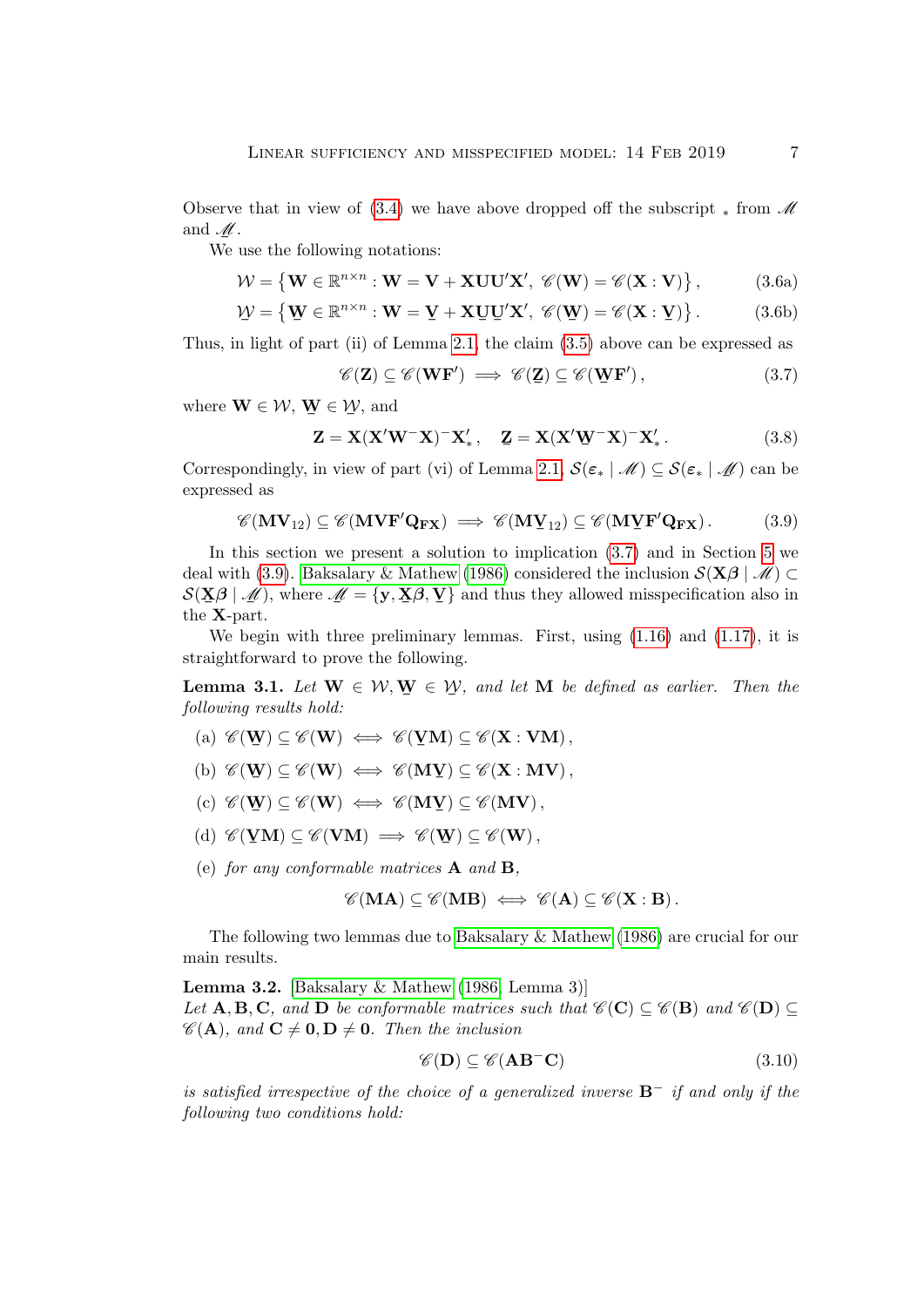- (a)  $\mathscr{C}(\mathbf{D}) \subseteq \mathscr{C}(\mathbf{A}\mathbf{B}^+\mathbf{C})$ ,
- (b)  $\mathscr{C}(\mathbf{A}') \subseteq \mathscr{C}(\mathbf{B}')$ .

<span id="page-7-0"></span>**Lemma 3.3.** [\[Baksalary & Mathew](#page-20-4) [\(1986,](#page-20-4) Lemma 5)] Let **W** be a matrix belonging to the set  $W$  of nonnegative definite matrices defined as in  $(1.15)$ . Then

- <span id="page-7-6"></span>(a)  $\mathscr{C}(\mathbf{W}^+\mathbf{X}) = \mathscr{C}(\mathbf{V}\mathbf{M})^{\perp} \cap \mathscr{C}(\mathbf{W}) = \mathscr{C}(\mathbf{Q}_{\mathbf{V}\mathbf{M}}\mathbf{X}),$
- (b)  $\mathscr{C}(\mathbf{W}^+\mathbf{X})^{\perp} = \mathscr{C}(\mathbf{V}\mathbf{M} : \mathbf{Q}_{\mathbf{W}}),$
- $(c)$   $\mathscr{C}(\mathbf{V}\mathbf{M})^{\perp} = \mathscr{C}(\mathbf{Q}_{\mathbf{V}\mathbf{M}}\mathbf{X}) \oplus \mathscr{C}(\mathbf{W})^{\perp}.$

For Lemma [3.3,](#page-7-0) see also [Markiewicz & Puntanen](#page-20-8) [\(2018b,](#page-20-8) Lemma 4). Now we are ready to present the main result of our paper.

<span id="page-7-3"></span>**Theorem 3.1.** Consider the linear models  $M = {\bf y, X\beta, V}$  and  $M = {\bf y, X\beta, V}$ ,<br>let  $\mathscr{L}({\bf X}') \subset \mathscr{L}({\bf X}')$  and denote let  $\mathscr{C}(\mathbf{X}'_*) \subseteq \mathscr{C}(\mathbf{X}')$ , and denote

$$
\mathbf{Z} = \mathbf{X} (\mathbf{X}' \mathbf{W}^- \mathbf{X})^- \mathbf{X}'_*, \quad \mathbf{Z} = \mathbf{X} (\mathbf{X}' \mathbf{W}^- \mathbf{X})^- \mathbf{X}'_*.
$$
 (3.11)

Then the inclusion

<span id="page-7-4"></span>
$$
S(\mathbf{X}_{*}\boldsymbol{\beta} \mid \mathcal{M}) \subseteq S(\mathbf{X}_{*}\boldsymbol{\beta} \mid \mathcal{M}) \tag{3.12}
$$

holds if and only if the following two conditions hold:

- <span id="page-7-5"></span>(a)  $\mathscr{C}(\mathbf{Z}) \subseteq \mathscr{C}(\mathbf{WW}^+\mathbf{Z}),$  i.e.,  $(\mathbf{W}^+\mathbf{Z})'\mathbf{y} \in \mathcal{S}(\mathbf{X}_*\boldsymbol{\beta} \mid \mathcal{M}),$
- (b)  $\mathscr{C}(\mathbf{W}) \subseteq \mathscr{C}(\mathbf{W}),$

where the first inclusion can be equivalently expressed as

(c)  $\mathscr{C}(\mathbf{W}^+\mathbf{Z}) \subseteq \mathscr{C}(\mathbf{P}_{\mathbf{W}}\mathbf{W}^+\mathbf{Z}),$ ¯

and the second one as

(d)  $\mathscr{C}(\mathbf{V}) \subseteq \mathscr{C}(\mathbf{W})$ , or equivalently as  $\mathscr{C}(\mathbf{MV}) \subseteq \mathscr{C}(\mathbf{MV})$ .

Proof. By part (ii) of Lemma [2.1,](#page-4-0) we know the following:

$$
\mathbf{Fy} \in \mathcal{S}(\mathbf{X}_{*}\boldsymbol{\beta} \mid \mathscr{M}) \iff \mathscr{C}(\mathbf{Z}) \subseteq \mathscr{C}(\mathbf{WF}'), \tag{3.13a}
$$

$$
\mathbf{F}\mathbf{y} \in \mathcal{S}(\mathbf{X}_{*}\boldsymbol{\beta} \mid \mathscr{M}) \iff \mathscr{C}(\mathbf{Z}) \subseteq \mathscr{C}(\mathbf{W}\mathbf{F}'). \tag{3.13b}
$$

Assume now that the inclusion

<span id="page-7-2"></span>
$$
S(\mathbf{X}_{*}\boldsymbol{\beta} \mid \mathcal{M}) \subseteq S(\mathbf{X}_{*}\boldsymbol{\beta} \mid \mathcal{M})
$$
\n(3.14)

holds, i.e.,

<span id="page-7-1"></span>
$$
\mathscr{C}(\mathbf{Z}) \subseteq \mathscr{C}(\mathbf{WF}')
$$
\n(3.15)

implies

$$
\mathscr{C}(\mathbf{Z}) \subseteq \mathscr{C}(\mathbf{W}\mathbf{F}'). \tag{3.16}
$$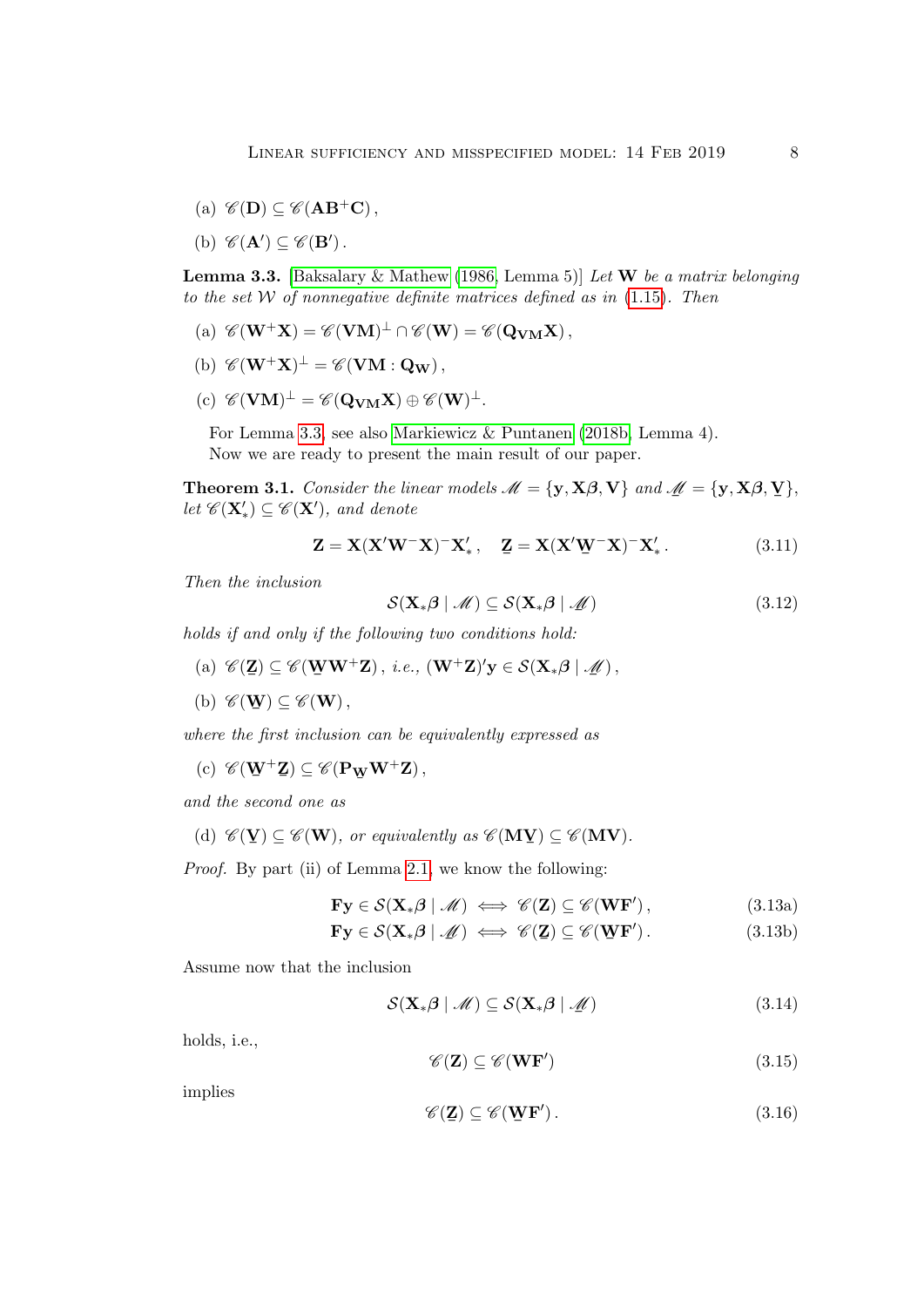We know that

<span id="page-8-0"></span>
$$
\mathbf{X}_{*}(\mathbf{X}'\mathbf{W}^{-}\mathbf{X})^{-}\mathbf{X}'\mathbf{W}^{-}\mathbf{y} = \mathbf{Z}'\mathbf{W}^{-}\mathbf{y}
$$
\n(3.17)

is one representation for the BLUE of  $\mathbf{X}_{*}\boldsymbol{\beta}$ . The representation [\(3.17\)](#page-8-0) is invariant with respect to the choice of all generalized inverses involved. Notice that in  $(3.17)$ we have used the properties

$$
\mathbf{Z}' = [\mathbf{X}(\mathbf{X}'\mathbf{W}^-\mathbf{X})^-\mathbf{X}'_*]' = \mathbf{X}_*[(\mathbf{X}'\mathbf{W}^-\mathbf{X})^-]' \mathbf{X}' = \mathbf{X}_*(\mathbf{X}'\mathbf{W}^-\mathbf{X})^-\mathbf{X}', \qquad (3.18a)
$$

$$
(\mathbf{W}^-\mathbf{Z})'\mathbf{y} = \mathbf{Z}'\mathbf{W}^-\mathbf{y},\tag{3.18b}
$$

which hold in view of  $(1.13)$  and the consistency of the model.

Now trivially  $\mathbf{Z}'\mathbf{W}^-\mathbf{y}$  is linearly sufficient for  $\mathbf{X}_*\boldsymbol{\beta}$  under  $\mathscr{M}$  for any choice of  $W^-$ ; in other words, choosing  $F' = W^-Z$ , the condition [\(3.15\)](#page-7-1) is satisfied. Actually  $Z'W^-y$  is linearly minimal sufficient because with this choice of F we have the equality

$$
\mathscr{C}(\mathbf{Z}) = \mathscr{C}(\mathbf{WF}'),\tag{3.19}
$$

and thus we can denote  $\mathbf{Z}'\mathbf{W}^-\mathbf{y} \in \mathcal{S}_0(\mathbf{X}_*\boldsymbol{\beta} \mid \mathcal{M})$ . By assumption [\(3.14\)](#page-7-2), this same **Fy** (for any **W**<sup>-</sup>) now belongs to  $\mathcal{S}(\mathbf{X}_{*}\boldsymbol{\beta} | \mathcal{M})$ , which means that we must have

<span id="page-8-1"></span>
$$
\mathscr{C}(\mathbf{Z}) \subseteq \mathscr{C}(\mathbf{W}\mathbf{W}^{-}\mathbf{Z}).
$$
\n(3.20)

On account of Lemma [3.2,](#page-6-2) the inclusion [\(3.20\)](#page-8-1) is satisfied for every generalized inverse W<sup>−</sup> if and only if the following two conditions hold:

<span id="page-8-3"></span><span id="page-8-2"></span>
$$
\mathscr{C}(\mathbf{Z}) \subseteq \mathscr{C}(\mathbf{W}\mathbf{W}^+\mathbf{Z}),\tag{3.21a}
$$

<span id="page-8-4"></span>
$$
\mathscr{C}(\mathbf{W}) \subseteq \mathscr{C}(\mathbf{W}).\tag{3.21b}
$$

Thus we have shown that [\(3.14\)](#page-7-2) implies [\(3.21a\)](#page-8-2) and [\(3.21b\)](#page-8-3).

Conversely, suppose that [\(3.21a\)](#page-8-2) and [\(3.21b\)](#page-8-3) hold and  $\mathbf{Fy} \in \mathcal{S}(\mathbf{X}_{*}\beta \mid \mathcal{M})$ . Then

$$
\mathscr{C}(\mathbf{Z}) \subseteq \mathscr{C}(\mathbf{W}\mathbf{W}^+\mathbf{Z}) \subseteq \mathscr{C}(\mathbf{W}\mathbf{W}^+\mathbf{W}\mathbf{F}')
$$
  
= 
$$
\mathscr{C}(\mathbf{W}\mathbf{P}\mathbf{W}\mathbf{F}') = \mathscr{C}(\mathbf{W}\mathbf{F}'),
$$
 (3.22)

where the second inclusion follows from [\(3.15\)](#page-7-1) and the last equality comes from [\(3.21b\)](#page-8-3). Now [\(3.22\)](#page-8-4) means that  $\mathbf{F} \mathbf{y} \in \mathcal{S}(\mathbf{X} \cdot \mathbf{\beta} \mid \mathcal{M})$ . Thus we have shown that [\(3.21a\)](#page-8-2) and [\(3.21b\)](#page-8-3) are also sufficient for

$$
\mathcal{S}(\mathbf{X}_{*}\boldsymbol{\beta} \mid \mathscr{M}) \subseteq \mathcal{S}(\mathbf{X}_{*}\boldsymbol{\beta} \mid \mathscr{M}). \tag{3.23}
$$

Notice that premultiplying  $(3.21a)$  by  $\mathbf{W}^+$  yields claim (c) of Theorem [3.1,](#page-7-3) i.e.,

<span id="page-8-5"></span>
$$
\mathscr{C}(\mathbf{W}^+\mathbf{Z}) \subseteq \mathscr{C}(\mathbf{P}_{\mathbf{W}}\mathbf{W}^+\mathbf{Z}).\tag{3.24}
$$

On the other hand, premultiplying [\(3.24\)](#page-8-5) by W and using  $\mathscr{C}(\mathbf{Z}) \subseteq \mathscr{C}(\mathbf{W})$  and [\(3.21b\)](#page-8-3) gives [\(3.21a\)](#page-8-2). The equivalence of (c) and (d) follows from Lemma [3.3.](#page-7-0) Thus the proof is completed. $\Box$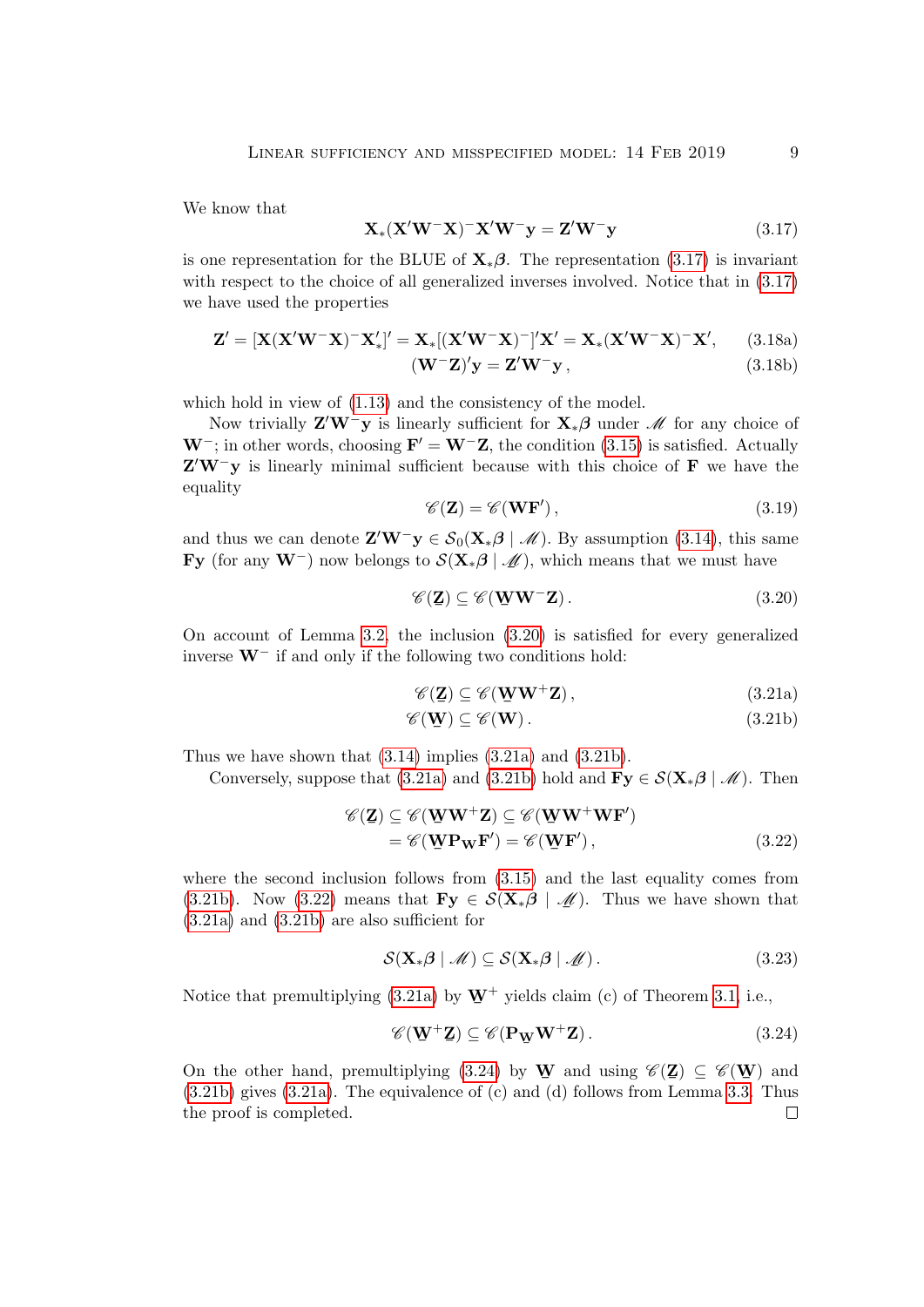The following corollary gives the condition under which the equality in [\(3.12\)](#page-7-4) holds.

**Corollary [3.1](#page-7-3).** The equality in  $(3.12)$  in Theorem 3.1

<span id="page-9-0"></span>
$$
S(\mathbf{X}_{*}\boldsymbol{\beta} \mid \mathcal{M}) = S(\mathbf{X}_{*}\boldsymbol{\beta} \mid \mathcal{M}) \qquad (3.25)
$$

holds if and only if the following two conditions hold:

- <span id="page-9-1"></span>(a)  $\mathscr{C}(\mathbf{W}^+\mathbf{Z}) = \mathscr{C}(\mathbf{W}^+\mathbf{Z}),$
- <span id="page-9-2"></span>(b)  $\mathscr{C}(\mathbf{W}) = \mathscr{C}(\mathbf{W})$ .

Proof. In view of Theorem [3.1,](#page-7-3) the equality [\(3.25\)](#page-9-0) holds if and only if the following three conditions hold:

<span id="page-9-4"></span><span id="page-9-3"></span>
$$
\mathscr{C}(\mathbf{Z}) \subseteq \mathscr{C}(\mathbf{W}\mathbf{W}^+\mathbf{Z}),\tag{3.26a}
$$

$$
\mathscr{C}(\mathbf{Z}) \subseteq \mathscr{C}(\mathbf{W}\mathbf{W}^+\mathbf{Z}),\tag{3.26b}
$$

$$
\mathscr{C}(\mathbf{W}) = \mathscr{C}(\mathbf{W}). \tag{3.26c}
$$

Premultiplying [\(a\)](#page-9-1) by  $\Psi$  and using [\(b\)](#page-9-2) yields [\(3.26a\)](#page-9-3) and premultiplying (a) by  $\Psi$ yields [\(3.26b\)](#page-9-4). Similarly, premultiplying [\(3.26a\)](#page-9-3) by  $W^+$  gives

$$
\mathscr{C}(\mathbf{W}^+\mathbf{Z}) \subseteq \mathscr{C}(\mathbf{P}_{\mathbf{W}}\mathbf{W}^+\mathbf{Z}) = \mathscr{C}(\mathbf{W}^+\mathbf{Z}).
$$
\n(3.27)

Correspondingly, [\(3.26b\)](#page-9-4) implies  $\mathscr{C}(\mathbf{W}^+\mathbf{Z}) \subseteq \mathscr{C}(\mathbf{W}^+\mathbf{Z})$  and thus the proof is completed.  $\Box$ 

Consider then the linear minimal sufficiency. Following the proof of Theorem [3.1,](#page-7-3) assume that the inclusion

$$
S_0(\mathbf{X}_*\boldsymbol{\beta} \mid \mathcal{M}) \subseteq S_0(\mathbf{X}_*\boldsymbol{\beta} \mid \mathcal{M})
$$
\n(3.28)

holds, i.e.,

$$
\mathscr{C}(\mathbf{Z}) = \mathscr{C}(\mathbf{WF}') \implies \mathscr{C}(\mathbf{Z}) = \mathscr{C}(\mathbf{\Psi}\mathbf{F}'). \tag{3.29}
$$

We know that

$$
\mathbf{X}_{*}(\mathbf{X}'\mathbf{W}^{-}\mathbf{X})^{-}\mathbf{X}'\mathbf{W}^{-}\mathbf{y} = \mathbf{Z}'\mathbf{W}^{-}\mathbf{y}
$$
\n(3.30)

is one representation for the BLUE of  $X_*\beta$ . Now  $Z'W^-y$  is minimally linearly sufficient for  $\mathbf{X}_{*}\boldsymbol{\beta}$  under  $\mathcal{M}$  for any choice of  $\mathbf{W}^-$ ; in other words, choosing  $\mathbf{F}' =$  $W^-Z$ , gives  $\mathscr{C}(Z) = \mathscr{C}(WF')$ . The same Fy should be minimally linearly sufficient under  $M$ , that is, we should have

<span id="page-9-5"></span>
$$
\mathscr{C}(\mathbf{Z}) = \mathscr{C}(\mathbf{W}\mathbf{W}^{-}\mathbf{Z}) \quad \text{for every } \mathbf{W}^{-}.
$$
 (3.31)

In view of Lemma [3.2,](#page-6-2) the equality [\(3.31\)](#page-9-5) is satisfied for every generalized inverse  $W^-$  if and only if

$$
\mathscr{C}(\mathbf{Z}) = \mathscr{C}(\mathbf{W}\mathbf{W}^+\mathbf{Z}), \text{ and } \mathscr{C}(\mathbf{W}) \subseteq \mathscr{C}(\mathbf{W}). \tag{3.32}
$$

Thus we have obtained the following corollary.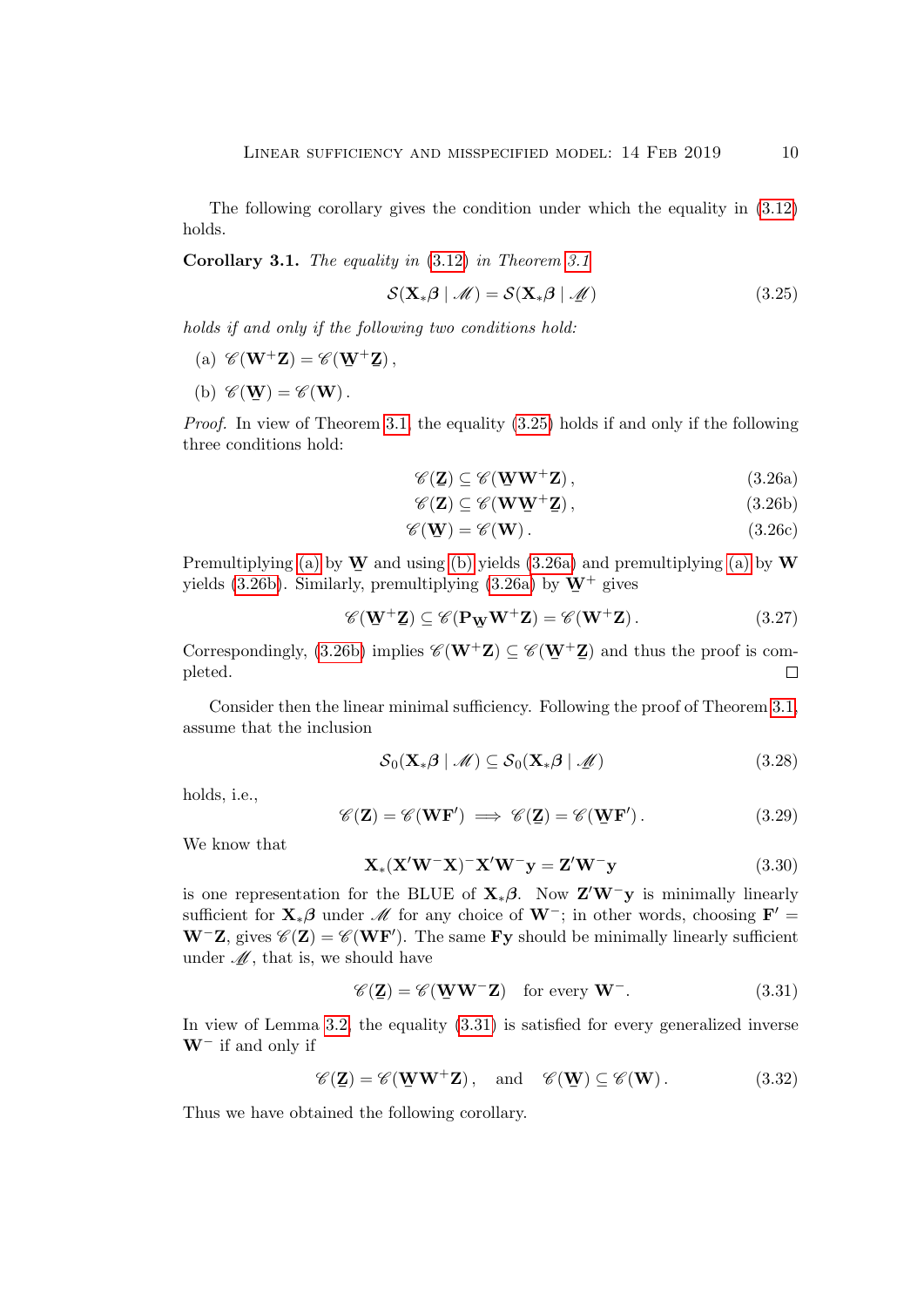#### Corollary 3.2. The inclusion

$$
S_0(\mathbf{X}_*\boldsymbol{\beta} \mid \mathcal{M}) \subseteq S_0(\mathbf{X}_*\boldsymbol{\beta} \mid \mathcal{M})
$$
\n(3.33)

holds if and only if the following two conditions hold:

- (a)  $\mathscr{C}(\mathbf{Z}) = \mathscr{C}(\mathbf{W}\mathbf{W}^+\mathbf{Z}),$
- (b)  $\mathscr{C}(\mathbf{W}) \subseteq \mathscr{C}(\mathbf{W})$ .

Consider the special case when

<span id="page-10-0"></span>
$$
\mathscr{C}(\mathbf{W}) = \mathscr{C}(\mathbf{W}). \tag{3.34}
$$

Then

$$
rank(\mathbf{Z}'\mathbf{W}^+\mathbf{W}) = rank(\mathbf{Z}'\mathbf{W}^+\mathbf{W}) = rank(\mathbf{Z}'\mathbf{P}_\mathbf{W}) = rank(\mathbf{Z}') ,
$$
 (3.35)

i.e., rank $(\mathbf{Z}) = \text{rank}(\mathbf{W}\mathbf{W}^{+}\mathbf{Z})$  is always valid when [\(3.34\)](#page-10-0) holds. This means that i.e., rann( $\Xi$ ) cannot be a proper subspace of  $\mathscr{C}(\mathbf{W}\mathbf{W}^+\mathbf{Z})$ , i.e., under [\(3.34\)](#page-10-0), the inclusion the inclusion

$$
\mathscr{C}(\mathbf{Z}) \subseteq \mathscr{C}(\mathbf{W}\mathbf{W}^+\mathbf{Z})\tag{3.36}
$$

is equivalent to the equality

$$
\mathscr{C}(\mathbf{Z}) = \mathscr{C}(\mathbf{W}\mathbf{W}^+\mathbf{Z}).\tag{3.37}
$$

We can thus conclude that under  $(3.34)$ , the linear minimal sufficiency continues in the misspecified model precisely when the linear (ordinary) sufficiency continues in the misspecified model.

**Corollary 3.3.** Suppose that  $\mathscr{C}(\mathbf{W}) = \mathscr{C}(\mathbf{W})$ . Then the inclusion

$$
S_0(\mathbf{X}_*\boldsymbol{\beta} \mid \mathcal{M}) \subseteq S_0(\mathbf{X}_*\boldsymbol{\beta} \mid \mathcal{M})
$$
\n(3.38)

holds if and only if

$$
\mathcal{S}(\mathbf{X}_{*}\boldsymbol{\beta} \mid \mathcal{M}) \subseteq \mathcal{S}(\mathbf{X}_{*}\boldsymbol{\beta} \mid \mathcal{M}). \tag{3.39}
$$

Let us see how Theorem [3.1](#page-7-3) changes when we put  $\mathbf{X}_* = \mathbf{X}$ . Using

$$
\mathscr{C}[\mathbf{X}(\mathbf{X}'\mathbf{W}^-\mathbf{X})^-\mathbf{X}'] = \mathscr{C}[\mathbf{X}(\mathbf{X}'\mathbf{W}^-\mathbf{X})^-\mathbf{X}'] = \mathscr{C}(\mathbf{X}),
$$
(3.40)

the statement [\(a\)](#page-7-5) in Theorem [3.1](#page-7-3) becomes

<span id="page-10-1"></span>
$$
\mathscr{C}(\mathbf{X}) \subseteq \mathscr{C}(\mathbf{\underline{W}W}^{+}\mathbf{X}). \tag{3.41}
$$

Obviously rank( $\mathbf{X}$ )  $\geq$  rank( $\mathbf{W}\mathbf{W}^{+}\mathbf{X}$ ) and hence [\(3.41\)](#page-10-1) becomes equality:

$$
\mathscr{C}(\mathbf{X}) = \mathscr{C}(\mathbf{\underline{W}W}^{+}\mathbf{X}). \tag{3.42}
$$

Using part [\(a\)](#page-7-6) of Lemma [3.3](#page-7-0) and part (c) of Theorem [3.1,](#page-7-3) we obtain the following corollary.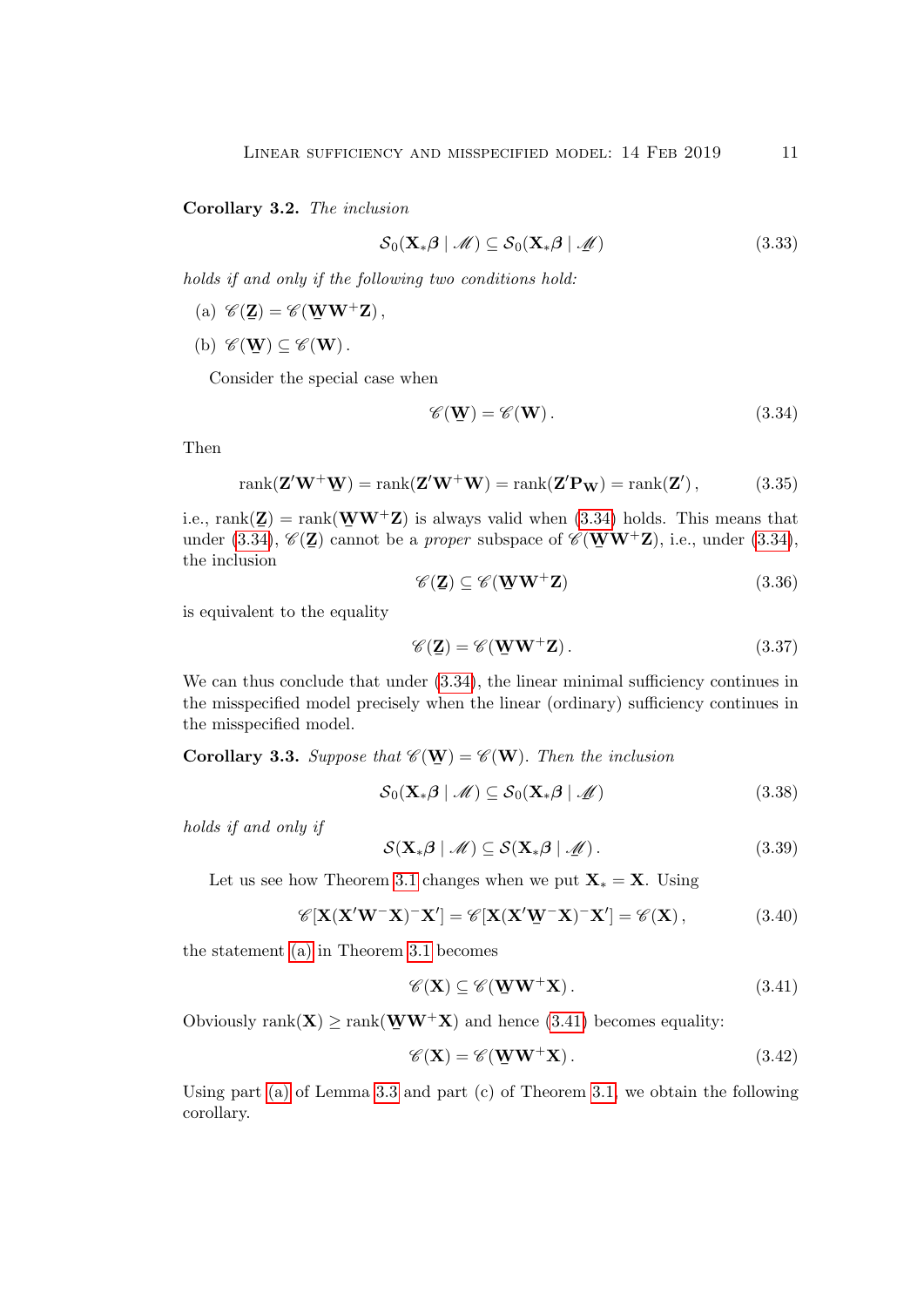<span id="page-11-0"></span>Corollary 3.4. [\[Baksalary & Mathew](#page-20-4) [\(1986,](#page-20-4) Th. 1)] The inclusion

$$
\mathcal{S}(\mathbf{X}\boldsymbol{\beta} \mid \mathcal{M}) \subseteq \mathcal{S}(\mathbf{X}\boldsymbol{\beta} \mid \mathcal{M}) \tag{3.43}
$$

holds if and only if the following two conditions hold:

- (a)  $\mathscr{C}(\mathbf{X}) = \mathscr{C}(\mathbf{W}\mathbf{W}^{+}\mathbf{X}), \ i.e., (\mathbf{W}^{+}\mathbf{X})'\mathbf{y} \in \mathcal{S}(\mathbf{X}\boldsymbol{\beta} \mid \mathcal{M}),$
- (b)  $\mathscr{C}(\mathbf{W}) \subseteq \mathscr{C}(\mathbf{W}),$

where the part  $(a)$  can be replaced with any of the following equivalent conditions:

- (c)  $\mathscr{C}(\mathbf{W}^+\mathbf{X}) = \mathscr{C}(\mathbf{P}_{\mathbf{W}}\mathbf{W}^+\mathbf{X}),$ ¯
- (d)  $\mathscr{C}(\mathbf{Q}_{\mathbf{Y}\mathbf{M}}\mathbf{X}) = \mathscr{C}(\mathbf{P}_{\mathbf{W}}\mathbf{Q}_{\mathbf{V}\mathbf{M}}\mathbf{X})$ . ¯ ¯

Corresponding to Corollary [3.4,](#page-11-0) [Baksalary & Mathew](#page-20-4) [\(1986,](#page-20-4) Th. 1) considered the inclusion  $\mathcal{S}(\mathbf{X}\boldsymbol{\beta} \mid \mathcal{M}) \subseteq \mathcal{S}(\mathbf{X}\boldsymbol{\beta} \mid \mathcal{M})$ , where  $\mathcal{M} = {\mathbf{y}, \mathbf{X}\boldsymbol{\beta}, \mathbf{Y}}$ .

The following corollary collects together some related equivalent statements.

<span id="page-11-1"></span>**Corollary 3.5.** Consider the linear models  $M$  and  $M$ . Then the inclusion

<span id="page-11-2"></span>
$$
S(\mathbf{X}\boldsymbol{\beta} \mid \mathcal{M}) \subseteq S(\mathbf{X}\boldsymbol{\beta} \mid \mathcal{M}) \tag{3.44}
$$

holds if and only if any of the following equivalent conditions holds:

- <span id="page-11-3"></span>(a)  $\mathscr{C}(\mathbf{X}) = \mathscr{C}(\mathbf{W}\mathbf{W}^+\mathbf{X})$  and  $\mathscr{C}(\mathbf{W}) \subseteq \mathscr{C}(\mathbf{W}),$
- <span id="page-11-6"></span>(b)  $\mathbf{X}'\mathbf{W}^+\mathbf{Y}\mathbf{M} = \mathbf{0}$  and  $\mathscr{C}(\mathbf{W}) \subseteq \mathscr{C}(\mathbf{W}),$
- <span id="page-11-7"></span>(c)  $\mathscr{C}(\mathbf{Y}\mathbf{M}) \subseteq \mathscr{C}(\mathbf{W}^+\mathbf{X})^{\perp} = \mathscr{C}(\mathbf{V}\mathbf{M} : \mathbf{Q}_\mathbf{W})$  and  $\mathscr{C}(\mathbf{W}) \subseteq \mathscr{C}(\mathbf{W})$ ,
- <span id="page-11-8"></span>(d)  $\mathscr{C}(\underline{V}W^+\mathbf{X}) \subseteq \mathscr{C}(\mathbf{X})$  and  $\mathscr{C}(\underline{W}) \subseteq \mathscr{C}(\mathbf{W}),$
- <span id="page-11-9"></span>(e)  $\mathbf{X}'\mathbf{W}^- \mathbf{Y} \mathbf{M} = \mathbf{0}$  for all  $\mathbf{W}^-$ ,
- <span id="page-11-10"></span>(f)  $X(X'W^-X)^-X'W^+y = \text{BLUE}(X\beta \mid \mathcal{M})$  and  $\mathcal{C}(W) \subseteq \mathcal{C}(W)$ ,
- <span id="page-11-11"></span>(g)  $\mathbf{X}(\mathbf{X}'\mathbf{W}^-\mathbf{X})^-\mathbf{X}'\mathbf{W}^-\mathbf{y} = \text{BLUE}(\mathbf{X}\boldsymbol{\beta} \mid \mathcal{M})$  for all  $\mathbf{W}^-$ .

*Proof.* It is clear by Corollary [3.5](#page-11-1) that  $(3.44)$  and claim [\(a\)](#page-11-3) are equivalent. The equality

<span id="page-11-5"></span>
$$
\mathscr{C}(\mathbf{X}) = \mathscr{C}(\mathbf{W}\mathbf{W}^+\mathbf{X})\tag{3.45}
$$

holds if and only if

<span id="page-11-4"></span>
$$
\mathscr{C}(\mathbf{W}\mathbf{W}^+\mathbf{X}) \subseteq \mathscr{C}(\mathbf{X}), \quad \text{i.e.,} \quad \mathbf{M}\mathbf{W}\mathbf{W}^+\mathbf{X} = \mathbf{M}\mathbf{Y}\mathbf{W}^+\mathbf{X} = \mathbf{0}, \tag{3.46}
$$

and

$$
rank(\mathbf{X}) = rank(\mathbf{W}\mathbf{W}^{+}\mathbf{X}).
$$
\n(3.47)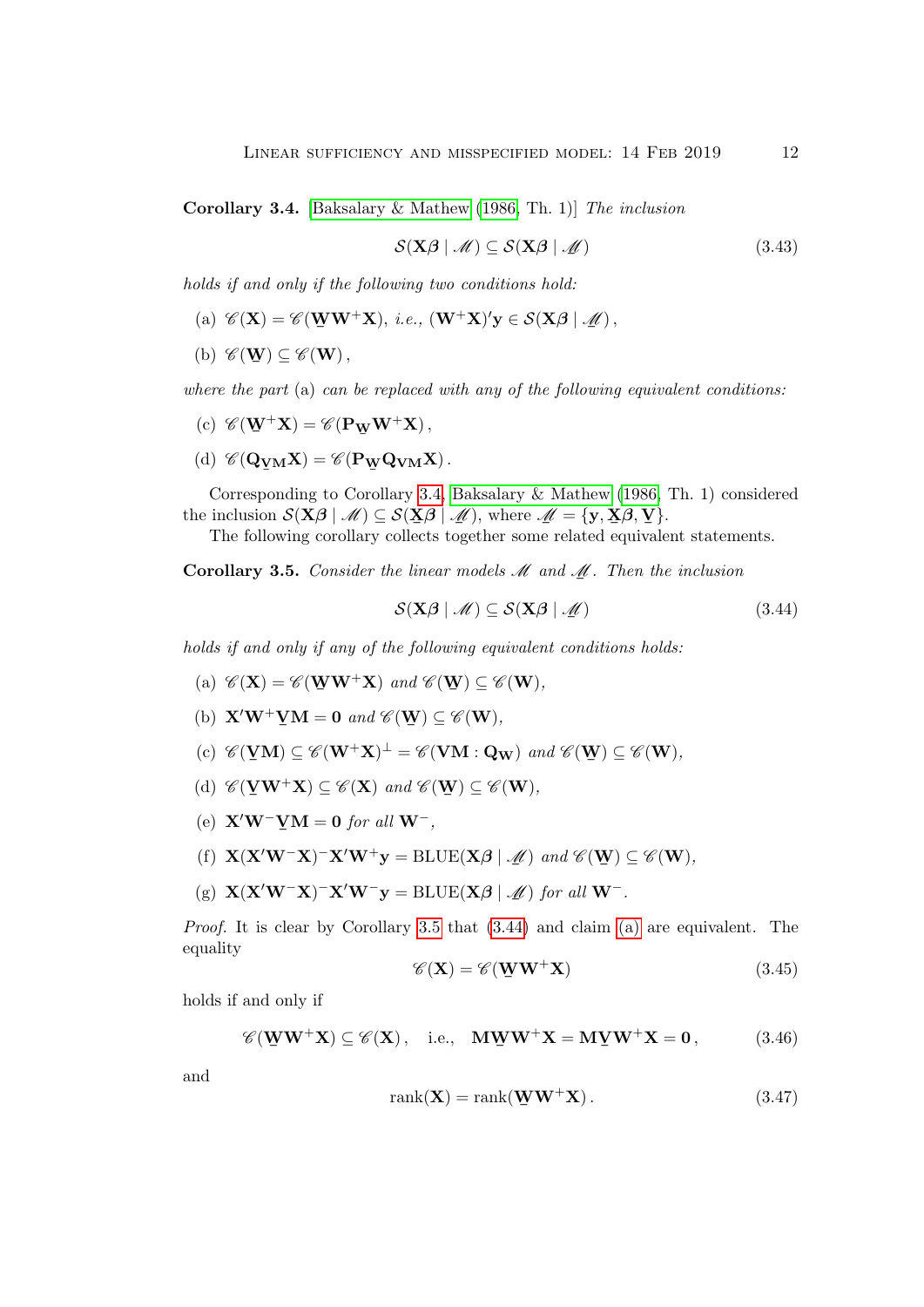We observe that [\(3.46\)](#page-11-4) implies the following:

$$
rank(\mathbf{X}'\mathbf{W}^+\mathbf{W}) = rank[\mathbf{X}'\mathbf{W}^+(\mathbf{X}:\mathbf{Y}\mathbf{M})]
$$
  
= rank(\mathbf{X}'\mathbf{W}^+\mathbf{X})  
= rank(\mathbf{X}). (3.48)

This means that statements  $(3.45)$  and  $(3.46)$  are equivalent, i.e.,  $(a)$  and  $(b)$  are equivalent. The equivalence of [\(b\),](#page-11-6) [\(c\)](#page-11-7) and [\(d\)](#page-11-8) is obvious. For the equality

$$
\mathscr{C}(\mathbf{W}^+\mathbf{X})^{\perp} = \mathscr{C}(\mathbf{V}\mathbf{M} : \mathbf{Q}_\mathbf{W}),\tag{3.49}
$$

we refer to Lemma [3.3.](#page-7-0) Consider then claim  $(e)$ . On account of  $(1.13)$ , we observe that

$$
\mathbf{X}'\mathbf{W}^-\mathbf{Y}\mathbf{M} = \mathbf{0} \quad \text{for all } \mathbf{W}^- \tag{3.50}
$$

is satisfied if and only if

<span id="page-12-0"></span>
$$
\mathbf{X}'\mathbf{W}^+\mathbf{Y}\mathbf{M} = \mathbf{0} \tag{3.51}
$$

holds along with

$$
\mathscr{C}(\mathbf{\underline{V}M}) \subseteq \mathscr{C}(\mathbf{W}), \quad \text{i.e.,} \quad \mathscr{C}(\mathbf{\underline{W}}) \subseteq \mathscr{C}(\mathbf{W}). \tag{3.52}
$$

This confirms that [\(d\)](#page-11-8) and [\(e\)](#page-11-9) are equivalent.

Denoting

<span id="page-12-3"></span>
$$
\mathbf{P}_{\mathbf{X};\mathbf{W}^{-}} = \mathbf{X}(\mathbf{X}'\mathbf{W}^{-}\mathbf{X})^{-}\mathbf{X}'\mathbf{W}^{-}, \quad \mathbf{P}_{\mathbf{X};\mathbf{W}^{+}} = \mathbf{X}(\mathbf{X}'\mathbf{W}^{-}\mathbf{X})^{-}\mathbf{X}'\mathbf{W}^{+}, \tag{3.53}
$$

where  $\mathbf{W}^-$  is an arbitrary but fixed generalized inverse of  $\mathbf{W},$  we know that  $\mathbf{P}_{\mathbf{X};\mathbf{W}^-} \mathbf{y}$ and  $P_{X;W^+}$ y are representations for the BLUE of  $X\beta$  under  $\mathcal{M}$ . They continue to be representations for the BLUE under  $\mathcal{M}$  if and only if

<span id="page-12-1"></span>
$$
\mathbf{P}_{\mathbf{X};\mathbf{W}} - \mathbf{Y}\mathbf{M} = \mathbf{X}(\mathbf{X}'\mathbf{W}^{-}\mathbf{X})^{-}\mathbf{X}'\mathbf{W}^{-}\mathbf{Y}\mathbf{M} = \mathbf{0},\tag{3.54a}
$$

<span id="page-12-2"></span>
$$
\mathbf{P}_{\mathbf{X};\mathbf{W}^+}\mathbf{V}\mathbf{M} = \mathbf{X}(\mathbf{X}'\mathbf{W}^-\mathbf{X})^-\mathbf{X}'\mathbf{W}^+\mathbf{V}\mathbf{M} = \mathbf{0},\tag{3.54b}
$$

respectively. Premultiplying [\(3.54a\)](#page-12-0) and [\(3.54b\)](#page-12-1) by  $X'W^-$  yields the following conclusions:

$$
\mathbf{P}_{\mathbf{X};\mathbf{W}}\mathbf{y} = \text{BLUE}(\mathbf{X}\boldsymbol{\beta} \mid \mathcal{M}) \iff \mathbf{X}'\mathbf{W}^{\top}\mathbf{Y}\mathbf{M} = \mathbf{0}, \tag{3.55a}
$$

$$
\mathbf{P}_{\mathbf{X};\mathbf{W}^{+}}\mathbf{y} = \text{BLUE}(\mathbf{X}\boldsymbol{\beta} \mid \mathcal{M}) \iff \mathbf{X}'\mathbf{W}^{+}\mathbf{Y}\mathbf{M} = \mathbf{0}. \tag{3.55b}
$$

Thus we can conclude that [\(f\)](#page-11-10) and [\(g\)](#page-11-11) are equivalent to other claims  $(a)$ – [\(e\).](#page-11-9) For the properties related to [\(3.55b\)](#page-12-2), see, e.g., [Mitra & Moore](#page-20-10) [\(1973,](#page-20-10) Th. 2.1, Th. 2.2, Note 1), and [Hauke et al.](#page-20-11) [\(2012,](#page-20-11) [2013\)](#page-20-12).  $\Box$ 

Because the property  $\mathcal{S}(\mathbf{X}\boldsymbol{\beta} \mid \mathscr{M}) \subseteq \mathcal{S}(\mathbf{X}\boldsymbol{\beta} \mid \mathscr{M})$  is so strongly related to certain BLUE-properties, one may wonder whether the corresponding property for estimable parametric function  $\mathbf{X}_*\boldsymbol{\beta}$  would hold, i.e., whether the inclusion  $\mathcal{S}(\mathbf{X}_*\boldsymbol{\beta} \mid \mathcal{M}) \subseteq$  $\mathcal{S}(\mathbf{X}_{*}\boldsymbol{\beta} \mid \mathcal{M})$  could be described as in [\(f\)](#page-11-10) and [\(g\)](#page-11-11) Corollary [3.5.](#page-11-1)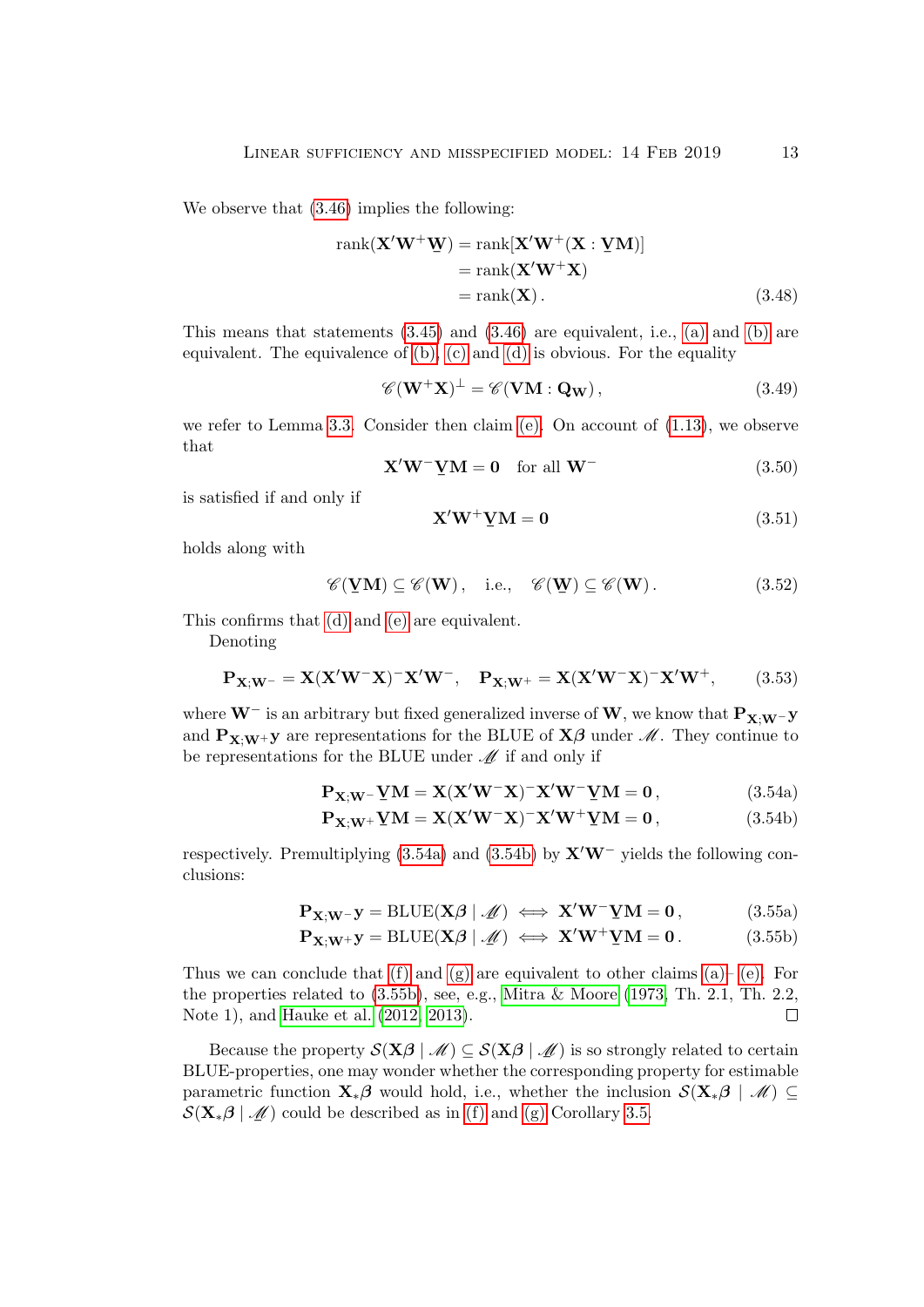We know that

$$
\mathbf{X}_{*}(\mathbf{X}'\mathbf{W}^{-}\mathbf{X})^{-}\mathbf{X}'\mathbf{W}^{-}\mathbf{y} = \mathbf{Z}'\mathbf{W}^{-}\mathbf{y}
$$
(3.56)

is one representation for the BLUE( $\mathbf{X}^* \boldsymbol{\beta} \mid \mathcal{M}$ ) if and only if

<span id="page-13-0"></span>
$$
\mathbf{Z}'\mathbf{W}^-(\mathbf{X}:\mathbf{Y}\mathbf{M})=(\mathbf{X}_*:\mathbf{0}).
$$
\n(3.57)

The  $X$ -part in  $(3.57)$  is obviously holding and hence it only remains to check

$$
\mathbf{Z}'\mathbf{W}^-\mathbf{Y}\mathbf{M} = \mathbf{0} \,. \tag{3.58}
$$

Thus it can be seen at once that the following result holds:

Corollary 3.6. The following statements are equivalent:

- (a)  $\mathbf{X}_*(\mathbf{X}'\mathbf{W}^-\mathbf{X})^-\mathbf{X}'\mathbf{W}^-\mathbf{y} = \text{BLUE}(\mathbf{X}_*\boldsymbol{\beta} \mid \mathcal{M})$  for all  $\mathbf{W}^-,$
- (b)  $\mathscr{C}(\mathbf{W}\mathbf{W}^+\mathbf{Z}) \subseteq \mathscr{C}(\mathbf{X})$  and  $\mathscr{C}(\mathbf{W}) \subseteq \mathscr{C}(\mathbf{W})$ .

Corresponding to [\(3.53\)](#page-12-3) we may denote

$$
\mathbf{P}_{\mathbf{X}_{*};\mathbf{W}^{+}} = \mathbf{X}_{*}(\mathbf{X}'\mathbf{W}^{-}\mathbf{X})^{-}\mathbf{X}'\mathbf{W}^{+} = \mathbf{Z}'\mathbf{W}^{+}.
$$
 (3.59)

The estimator  $\mathbf{P}_{\mathbf{X}_{*};\mathbf{W}^{+}}\mathbf{y}$  continues to be BLUE under  $\mathcal{M}$  if and only if

<span id="page-13-1"></span>
$$
P_{X_*;W^+}(X:\underline{V}M) = Z'W^+(X:\underline{V}M) = (X_*:0).
$$
 (3.60)

If  $\mathbf{Fy} \in \mathcal{S}(\mathbf{X}_{*}\boldsymbol{\beta} \mid \mathcal{M})$ , then by part (ii) of Lemma [2.1,](#page-4-0) there exists a matrix C such that  $\mathbf{Z} = \mathbf{W} \mathbf{F}' \mathbf{C}'$ . Hence in this case [\(3.60\)](#page-13-1) becomes

<span id="page-13-2"></span>
$$
\mathbf{CFP_W}(\mathbf{X} : \mathbf{YM}) = (\mathbf{X}_* : \mathbf{0}).
$$
\n(3.61)

Now if  $\mathscr{C}(\mathbf{X} : \mathbf{YM}) = \mathscr{C}(\mathbf{W}) \subseteq \mathscr{C}(\mathbf{W})$ , [\(3.61\)](#page-13-2) can be written as

$$
\mathbf{CF}(\mathbf{X} : \mathbf{YM}) = (\mathbf{X}_* : \mathbf{0}), \tag{3.62}
$$

which guarantees that  $\mathbf{Fy} \in \mathcal{S}(\mathbf{X}, \boldsymbol{\beta} \mid \mathcal{M})$ . Thus we can conclude the following.

Corollary 3.7. Statement (a) implies (b), where

- (a)  $\mathbf{X}_*(\mathbf{X}'\mathbf{W}^-\mathbf{X})^-\mathbf{X}'\mathbf{W}^+\mathbf{y} = \text{BLUE}(\mathbf{X}_*\boldsymbol{\beta} \mid \mathcal{M})$  and  $\mathcal{C}(\mathbf{W}) \subseteq \mathcal{C}(\mathbf{W}),$
- (b)  $\{S(\mathbf{X}, \boldsymbol{\beta} | \mathcal{M})\} \subseteq \{S(\mathbf{X}, \boldsymbol{\beta} | \mathcal{M})\}.$

In Corollary [3.5](#page-11-1) we have considered two particular representations of BLUE under M,  $P_{X:W^+}$ y and  $P_{X:W^-}$ y, and characterized the inclusion  $\mathcal{S}(X\beta \mid M) \subseteq$  $\mathcal{S}(\mathbf{X}\boldsymbol{\beta} \mid \mathcal{M})$  via claims [\(f\)](#page-11-10) and [\(g\).](#page-11-11) What happens if we request that every representations of BLUE of  $\mathbf{X}\boldsymbol{\beta}$  under  $\mathcal{M}$  continues to be BLUE under  $\mathcal{M}$ ? Let a short notation for this be

<span id="page-13-3"></span>
$$
\{ \text{BLUE}(\mathbf{X}\boldsymbol{\beta} \mid \mathcal{M}) \} \subseteq \{ \text{BLUE}(\mathbf{X}\boldsymbol{\beta} \mid \mathcal{M}) \}.
$$
 (3.63)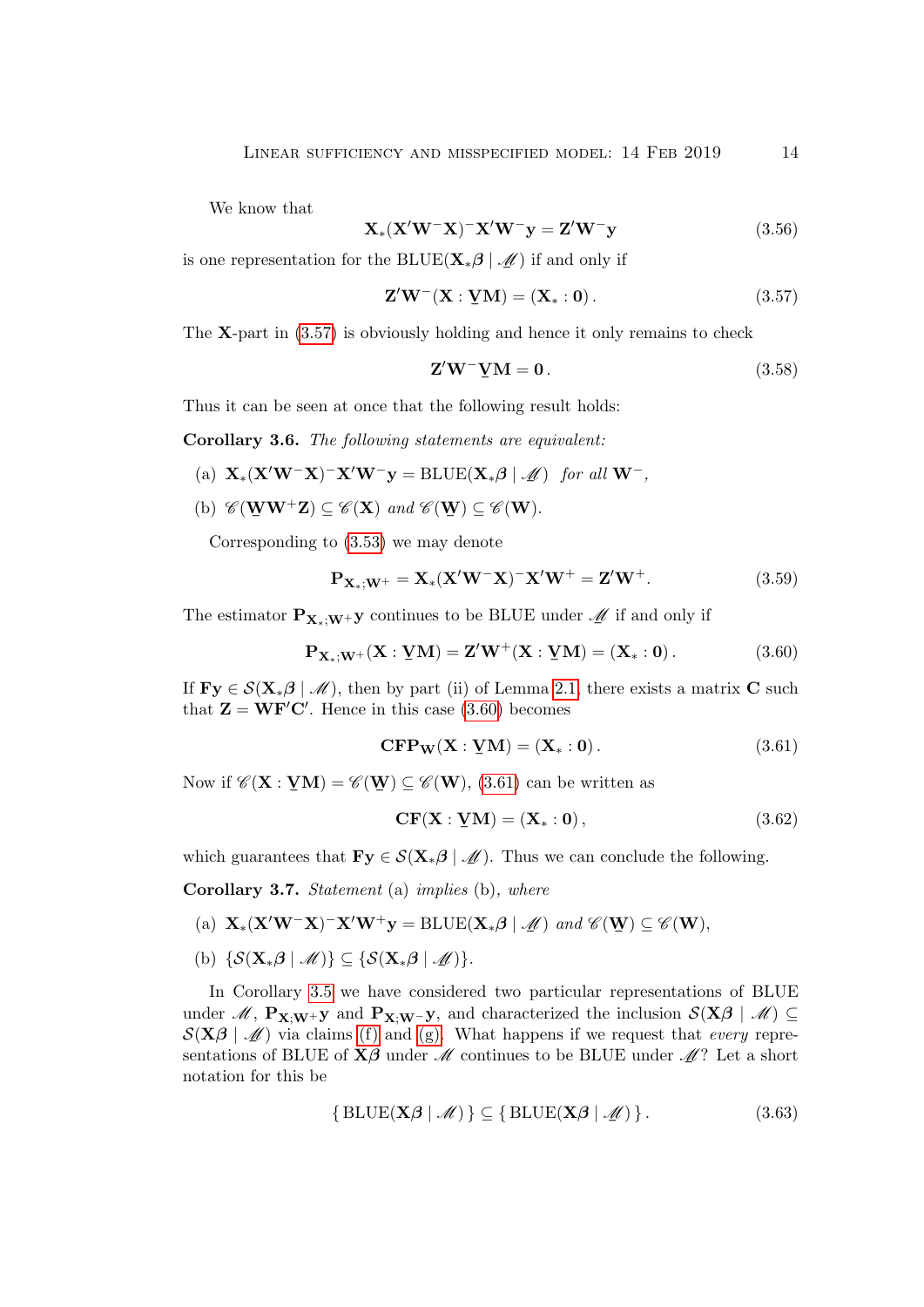It is well known that [\(3.63\)](#page-13-3) holds if and only if

<span id="page-14-1"></span>
$$
\mathscr{C}(\mathbf{YM}) \subseteq \mathscr{C}(\mathbf{VM}). \tag{3.64}
$$

For the relation between [\(3.63\)](#page-13-3) and [\(3.64\)](#page-14-1), see, e.g., [Mitra & Moore](#page-20-10) [\(1973,](#page-20-10) Th. 4.1– 4.2), [Rao](#page-20-13) [\(1971,](#page-20-13) Th. 5.2, Th. 5.5), and [Tian](#page-21-4) [\(2009\)](#page-21-4). If [\(3.64\)](#page-14-1) holds, then  $\mathscr{C}(\mathbf{W}) \subseteq$  $\mathscr{C}(\mathbf{W})$ , and we observe immediately that the conditions [\(a\)–](#page-11-3)[\(g\)](#page-11-11) of Corollary [3.5](#page-11-1) hold. Thus  $(3.64)$  is a sufficient condition for  $(3.44)$ . This conclusion could also be drawn by noting that if there exists a matrix A such that

$$
\mathbf{AF}(\mathbf{X} : \mathbf{VM}) = (\mathbf{X} : \mathbf{0}), \tag{3.65}
$$

then by [\(3.63\)](#page-13-3),

$$
\mathbf{AF}(\mathbf{X} : \mathbf{YM}) = (\mathbf{X} : \mathbf{0}), \tag{3.66}
$$

indicating that [\(3.44\)](#page-11-2) holds. For clarity, we may write the following:

Corollary 3.8. If every representations of BLUE of  $X\beta$  under M continues to be BLUE under  $M$ , then  $\mathbf{Fy} \in \mathcal{S}(\mathbf{X}\boldsymbol{\beta} \mid \mathcal{M}) \implies \mathbf{Fy} \in \mathcal{S}(\mathbf{X}\boldsymbol{\beta} \mid \mathcal{M}).$ 

## <span id="page-14-0"></span>4 Some particular considerations on linear sufficiency regarding estimable parametric functions

**Case 4.1.** [Full rank **X** and  $\mathscr{C}(\mathbf{X}) \subseteq \mathscr{C}(\mathbf{V}) = \mathscr{C}(\mathbf{V})$ .] Let us consider the special case when  $\beta$  itself is estimable and the covariance matrices **V** and **V** have property  $\mathscr{L}(\mathbf{V}) = \mathscr{L}(\mathbf{V})$  and moreover  $\mathscr{C}(\mathbf{V}) = \mathscr{C}(\mathbf{V})$ , and moreover,

<span id="page-14-2"></span>
$$
\mathscr{C}(\mathbf{X}) \subseteq \mathscr{C}(\mathbf{V}) = \mathscr{C}(\mathbf{Y}). \tag{4.1}
$$

Assumption [\(4.1\)](#page-14-2) means that both  $\mathcal M$  and  $\mathcal M$  are so-called weakly singular linear models; see [Zyskind & Martin](#page-21-5) [\(1969\)](#page-21-5). In this situation we can choose  $W = V$  and  $\frac{1}{2}$ . Then 11 has run corollary rain,  $\frac{1}{2}$  thus Theorem [3.1](#page-7-3) gives the following corollary.  $\Psi = \underline{V}$ . Now **X** has full column rank,  $X_* = I_p$ , and  $\mathscr{C}(Z) = \mathscr{C}(Z) = \mathscr{C}(X)$ , and thus Theorem 3.1 since the following conclusive

<span id="page-14-3"></span>**Corollary 4.1.** Let **V** and **V** satisfy  $\mathscr{C}(\mathbf{X}) \subseteq \mathscr{C}(\mathbf{V}) = \mathscr{C}(\mathbf{V})$  and let  $\boldsymbol{\beta}$  be estimable.<br>Then Then

$$
\mathbf{Fy} \in \mathcal{S}(\mathcal{B} \mid \mathcal{M}) \iff \mathbf{Fy} \in \mathcal{S}(\mathcal{B} \mid \mathcal{M}) \tag{4.2}
$$

holds if and only if

$$
\mathscr{C}(\mathbf{X}) = \mathscr{C}(\mathbf{Y}\mathbf{V}^+\mathbf{X}), \ i.e., \ (\mathbf{V}^+\mathbf{X})'\mathbf{y} \in \mathcal{S}(\mathcal{B} \mid \mathcal{M}), \tag{4.3}
$$

which can be equivalently expressed as

$$
\mathscr{C}(\mathbf{V}^+\mathbf{X}) = \mathscr{C}(\mathbf{V}^+\mathbf{X}).\tag{4.4}
$$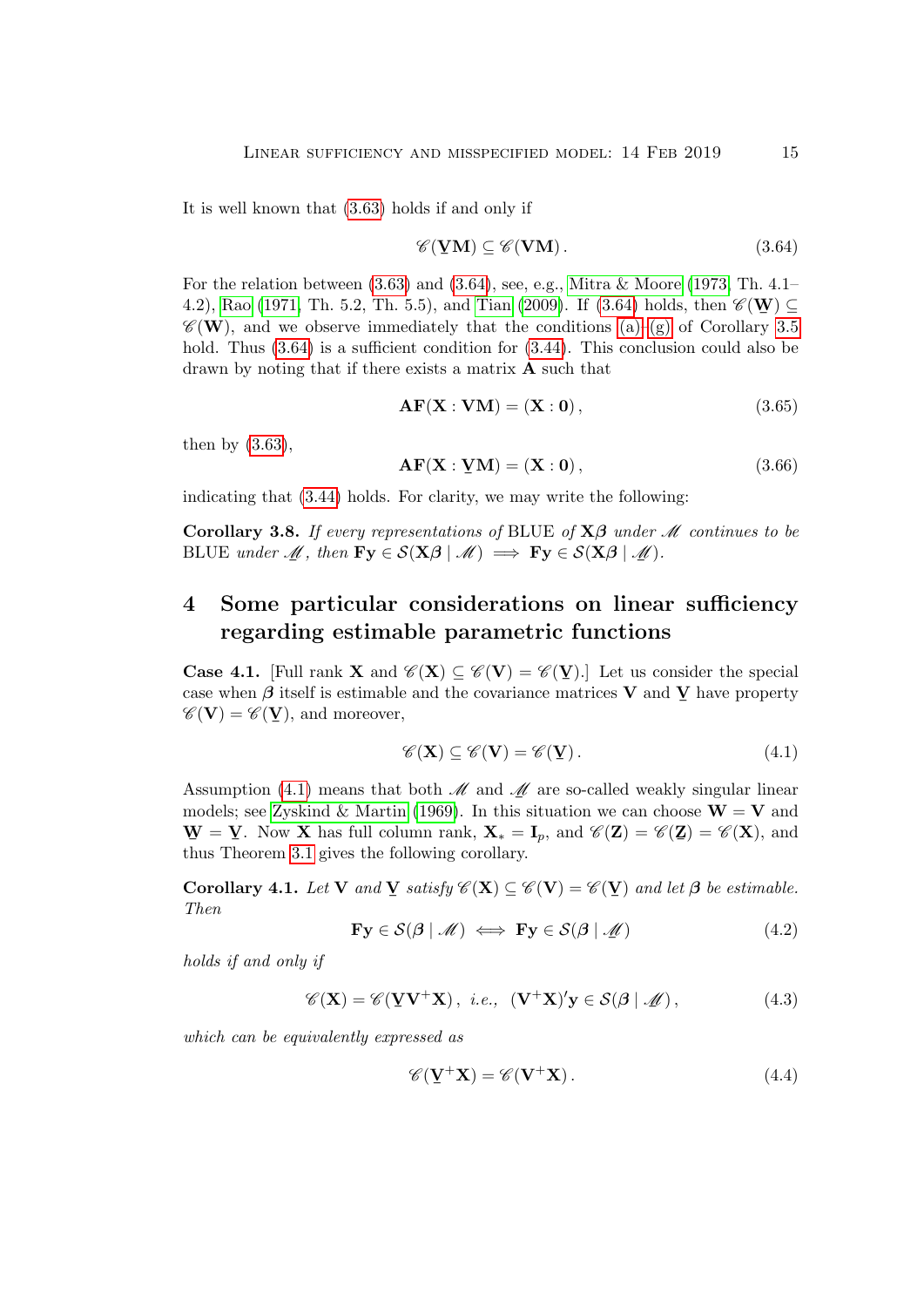[Markiewicz](#page-20-14) [\(1998,](#page-20-14) Prop. 2) proved Corollary [4.1](#page-14-3) assuming that V and  $\underline{V}$  are positive definite. As one referee pointed out, as a closely related example, we might consider models  $\mathcal M$  and  $\mathcal M$ , where  $\mathbf 1 \in \mathscr C(\mathbf X)$  and the positive definite covariance matrices  $V$  and  $\overline{V}$  have intraclass correlation structures. Then it is well known, see [Puntanen & Styan](#page-20-15) [\(1989\)](#page-20-15), that the BLUE( $X\beta$ ) equals  $O(\text{S}\text{E}(X\beta))$ , the ordinary least squares estimator. This further means that the linear sufficiency considerations can be based simply on models where **V** and **V** would be replaced with  $I_n$ . As a result we would have  $\{S(\mathbf{X}\boldsymbol{\beta} | \mathcal{M})\} = \{S(\mathbf{X}\boldsymbol{\beta} | \mathcal{M})\}.$  $\Box$ 

**Case 4.2.** [Partitioned linear model.] Consider then the estimation of  $\mu_1$  =  $\mathbf{X}_1 \boldsymbol{\beta}_1$  under the partitioned model

$$
\mathcal{M}_{12} = \{ \mathbf{y}, \mathbf{X}_1 \boldsymbol{\beta}_1 + \mathbf{X}_2 \boldsymbol{\beta}_2, \mathbf{V} \},\tag{4.5}
$$

where  $\mathscr{C}(\mathbf{X}_1) \cap \mathscr{C}(\mathbf{X}_2) = \{\mathbf{0}\}\$ , so that  $\boldsymbol{\mu}_1$  is estimable. Now  $\mathbf{X}_* = (\mathbf{X}_1 : \mathbf{0})$  and in this particular case, we have the following representations for the matrix Z:

$$
\mathbf{Z} = \mathbf{X} (\mathbf{X}' \mathbf{W}^- \mathbf{X})^- \mathbf{X}'_* = \mathbf{W} \dot{\mathbf{M}}_2 \mathbf{X}_1 (\mathbf{X}'_1 \dot{\mathbf{M}}_2 \mathbf{X}_1)^- \mathbf{X}'_1, \tag{4.6}
$$

where

$$
\dot{\mathbf{M}}_2 = \mathbf{M}_2 (\mathbf{M}_2 \mathbf{W} \mathbf{M}_2)^{-1} \mathbf{M}_2, \quad \mathbf{M}_2 = \mathbf{I}_n - \mathbf{P}_{\mathbf{X}_2}, \tag{4.7}
$$

and column space of Z is

$$
\mathscr{C}(\mathbf{Z}) = \mathscr{C}(\mathbf{W}\dot{\mathbf{M}}_2\mathbf{X}_1). \tag{4.8}
$$

This gives Corollary [4.2.](#page-15-0)

<span id="page-15-0"></span>**Corollary 4.2.** Let  $\mu_1 = \mathbf{X}_1 \boldsymbol{\beta}_1$  be estimable under  $\mathcal{M}_{12}$  and let  $\mathbf{W} \in \mathcal{W}$ . Then the statistic Fy is linearly sufficient for  $\mu_1$  under  $\mathcal{M}_{12}$  if and only if

<span id="page-15-1"></span>
$$
\mathscr{C}(\mathbf{W}\dot{\mathbf{M}}_2\mathbf{X}_1) \subseteq \mathscr{C}(\mathbf{W}\mathbf{F}'),\tag{4.9}
$$

where  $\dot{M}_2 = M_2 (M_2 W M_2)^{-} M_2$ .

The linear sufficiency condition [\(4.9\)](#page-15-1) was proved by [Kala, Markiewicz & Punta](#page-20-16)[nen](#page-20-16) [\(2017,](#page-20-16) Sec. 3), and, using a different approach, by [Isotalo & Puntanen](#page-20-17) [\(2006a,](#page-20-17) Th. 2).

The inclusion  $\mathcal{S}(\mathbf{X}_{*}\boldsymbol{\beta} | \mathcal{M}_{12}) \subseteq \mathcal{S}(\mathbf{X}_{*}\boldsymbol{\beta} | \mathcal{M}_{12})$  holds if and only if the following conditions hold: two conditions hold:

<span id="page-15-3"></span><span id="page-15-2"></span>
$$
\mathscr{C}(\mathbf{Z}) \subseteq \mathscr{C}(\mathbf{W}\mathbf{W}^+\mathbf{Z}),\tag{4.10a}
$$

$$
\mathscr{C}(\mathbf{\underline{W}}) \subseteq \mathscr{C}(\mathbf{W}). \tag{4.10b}
$$

Putting  $\mathbf{X}_{*} = (\mathbf{X}_{1} : \mathbf{0})$  gives

$$
\mathbf{Z} = \mathbf{W}\dot{\mathbf{M}}_2\mathbf{X}_1(\mathbf{X}_1'\dot{\mathbf{M}}_2\mathbf{X}_1)^{-1}\mathbf{X}_1' = \mathbf{X}(\mathbf{X}'\mathbf{W}^{-1}\mathbf{X})^{-1}\mathbf{X}_*',
$$
\n(4.11)

$$
\mathbf{Z} = \mathbf{W}\dot{\mathbf{M}}_2\mathbf{X}_1(\mathbf{X}_1'\dot{\mathbf{M}}_2\mathbf{X}_1)^{-}\mathbf{X}_1' = \mathbf{X}(\mathbf{X}'\mathbf{W}^{-}\mathbf{X})^{-}\mathbf{X}_*',
$$
\n(4.12)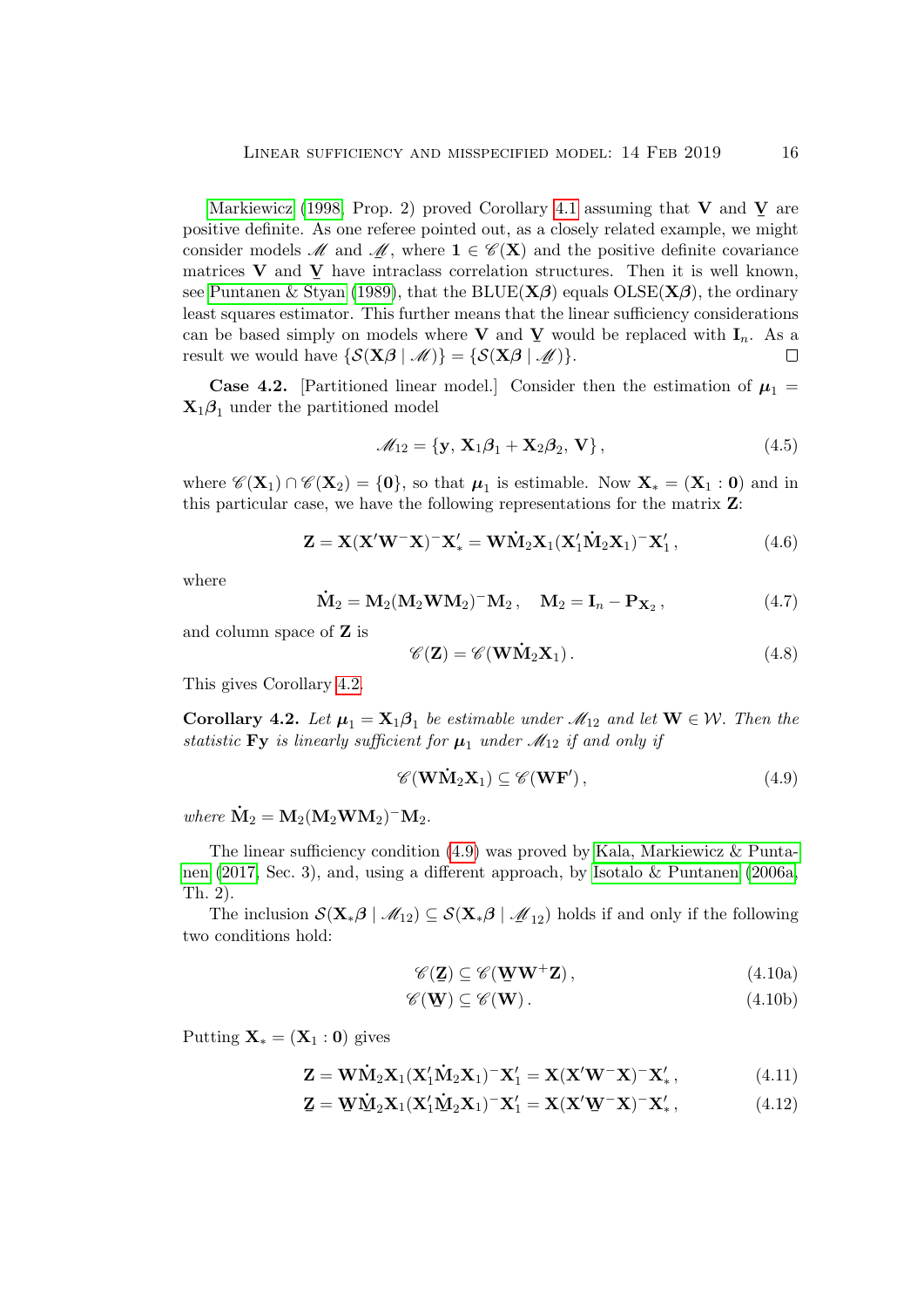with column spaces

$$
\mathscr{C}(\mathbf{Z}) = \mathscr{C}(\mathbf{W}\dot{\mathbf{M}}_2\mathbf{X}_1), \quad \mathscr{C}(\mathbf{Z}) = \mathscr{C}(\mathbf{W}\dot{\mathbf{M}}_2\mathbf{X}_1).
$$
 (4.13)

In this situation [\(4.10a\)](#page-15-2) becomes

<span id="page-16-1"></span>
$$
\mathscr{C}(\underline{\mathbf{W}}\underline{\dot{\mathbf{M}}}_2\mathbf{X}_1) \subseteq \mathscr{C}(\underline{\mathbf{W}}\mathbf{W}^+\mathbf{W}\dot{\mathbf{M}}_2\mathbf{X}_1) = \mathscr{C}(\underline{\mathbf{W}}\mathbf{P}_{\mathbf{W}}\dot{\mathbf{M}}_2\mathbf{X}_1) = \mathscr{C}(\underline{\mathbf{W}}\dot{\mathbf{M}}_2\mathbf{X}_1), \quad (4.14)
$$

where we have used [\(4.10b\)](#page-15-3). Premultiplying [\(4.14\)](#page-16-1), i.e.,

$$
\mathscr{C}[\mathbf{W}\mathbf{M}_2(\mathbf{M}_2\mathbf{W}\mathbf{M}_2)^{-1}\mathbf{M}_2\mathbf{X}_1] \subseteq \mathscr{C}[\mathbf{W}\mathbf{M}_2(\mathbf{M}_2\mathbf{W}\mathbf{M}_2)^{-1}\mathbf{M}_2\mathbf{X}_1]
$$
(4.15)

by  $M_2$  yields the equivalent form

$$
\mathscr{C}(\mathbf{M}_2\mathbf{X}_1) \subseteq \mathscr{C}[\mathbf{M}_2\mathbf{W}\mathbf{M}_2(\mathbf{M}_2\mathbf{W}\mathbf{M}_2)^{-1}\mathbf{M}_2\mathbf{X}_1].
$$
\n(4.16)

Thus we have the following result.

**Corollary 4.3.** Let  $\mu_1 = \mathbf{X}_1 \boldsymbol{\beta}_1$  be estimable under  $\mathcal{M}_{12}$  and let  $\mathbf{W} \in \mathcal{W}$  and  $\Psi \in \mathcal{W}$ . Then the inclusion

$$
\mathcal{S}(\mathbf{X}_1 \boldsymbol{\beta}_1 \mid \mathcal{M}_{12}) \subseteq \mathcal{S}(\mathbf{X}_1 \boldsymbol{\beta}_1 \mid \mathcal{M}_{12})
$$
\n(4.17)

holds if and only if the following two conditions hold:

- (a)  $\mathscr{C}(\mathbf{M}_2 \mathbf{X}_1) \subseteq \mathscr{C}[\mathbf{M}_2 \mathbf{W} \mathbf{M}_2 (\mathbf{M}_2 \mathbf{W} \mathbf{M}_2)^{-} \mathbf{M}_2 \mathbf{X}_1],$
- (b)  $\mathscr{C}(\mathbf{W}) \subseteq \mathscr{C}(\mathbf{W})$ .

 $\Box$ 

# <span id="page-16-0"></span>5 Misspecification and the linear sufficiency with respect to the error term

In this section we study when the following holds:

$$
S(\varepsilon_* \mid \mathcal{M}_*) \subseteq S(\varepsilon_* \mid \mathcal{M}_*) \quad ? \tag{5.1}
$$

In other words,

$$
\mathscr{C}(\mathbf{MV}_{12}) \subseteq \mathscr{C}(\mathbf{MVF}'\mathbf{Q}_{\mathbf{FX}}) \implies \mathscr{C}(\mathbf{M}\mathbf{Y}_{12}) \subseteq \mathscr{C}(\mathbf{M}\mathbf{Y}\mathbf{F}'\mathbf{Q}_{\mathbf{FX}}).
$$
(5.2)

The following theorem gives the result.

**Theorem 5.1.** Consider the linear models (with new observations)  $\mathcal{M}_*$  and  $\underline{\mathcal{M}}_*$ .<br>Then the inclusion Then the inclusion

$$
S(\varepsilon_* \mid \mathcal{M}_*) \subseteq S(\varepsilon_* \mid \mathcal{M}_*)
$$
\n(5.3)

holds if and only if the following two conditions hold: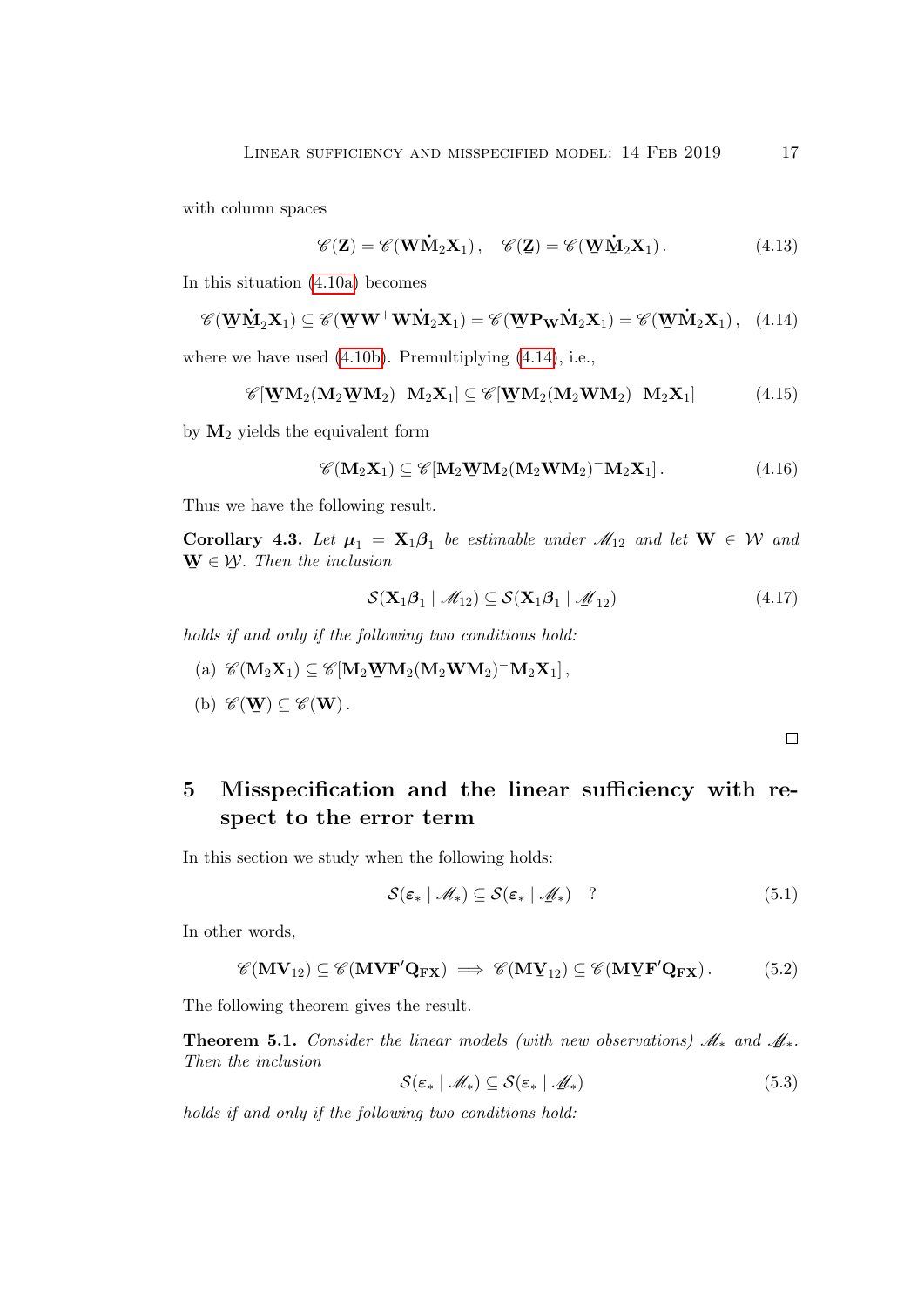- (a)  $\mathscr{C}(\mathbf{M} \mathbf{Y}_{12}) \subseteq \mathscr{C}[\mathbf{M}\mathbf{Y} \mathbf{M}(\mathbf{M} \mathbf{V} \mathbf{M})^+ \mathbf{M} \mathbf{V}_{12}]$ ,
- <span id="page-17-6"></span>(b)  $\mathscr{C}(\mathbf{W}) \subseteq \mathscr{C}(\mathbf{W}),$

where (a) can be equivalently expressed in the following two forms:

- (c)  $\mathbf{V}_{21}\mathbf{M}(\mathbf{M}\mathbf{V}\mathbf{M})^+\mathbf{M}\mathbf{y} \in \mathcal{S}(\varepsilon_* | \mathcal{M}_*), i.e., \text{BLUP}(\varepsilon_* | \mathcal{M}_*) \in \mathcal{S}(\varepsilon_* | \mathcal{M}_*),$
- (d)  $\mathscr{C}(\mathbf{Y}_{12}) \subseteq \mathscr{C}[\mathbf{X} : \mathbf{YM}(\mathbf{MVM})^+\mathbf{MV}_{12}]$ .

Proof. Assume now that the inclusion

<span id="page-17-2"></span>
$$
\mathcal{S}(\varepsilon_* \mid \mathcal{M}_*) \subseteq \mathcal{S}(\varepsilon_* \mid \mathcal{M}_*)
$$
\n(5.4)

holds, which, according to part (vi) of Lemma [2.1,](#page-4-0) means that

<span id="page-17-0"></span>
$$
\mathscr{C}(\mathbf{MV}_{12}) \subseteq \mathscr{C}(\mathbf{MVF'Q_{FX}}) \tag{5.5a}
$$

implies

$$
\mathscr{C}(\mathbf{M}\mathbf{Y}_{12}) \subseteq \mathscr{C}(\mathbf{M}\mathbf{Y}\mathbf{F}'\mathbf{Q}_{\mathbf{FX}}). \tag{5.5b}
$$

Choosing

<span id="page-17-1"></span>
$$
\mathbf{F}' = \mathbf{M}(\mathbf{M}\mathbf{V}\mathbf{M})^{-} \mathbf{M}\mathbf{V}_{12}, \qquad (5.6)
$$

yields  $\mathbf{Q}_{\mathbf{FX}} = \mathbf{I}_f$  and

$$
\mathbf{MVF}'\mathbf{Q}_{\mathbf{FX}} = \mathbf{MVM}(\mathbf{MVM})^{-}\mathbf{MV}_{12} = \mathbf{MV}_{12},
$$
\n(5.7)

which confirms that for any  $(MVM)^-$  the condition [\(5.5a\)](#page-17-0) holds, i.e.,  $\mathbf{Fy} \in \mathcal{S}(\varepsilon_*)$  $\mathscr{M}_*$ ). This conclusion could be done also by noting that

$$
\mathbf{V}_{21}\mathbf{M}(\mathbf{M}\mathbf{V}\mathbf{M})^-\mathbf{M}\mathbf{y} = \text{BLUP}(\varepsilon_* \mid \mathscr{M}_*).
$$
 (5.8)

Notice that choosing  $\bf{F}$  as in [\(5.6\)](#page-17-1) actually makes  $\bf{Fy}$  linearly minimal sufficient. Now in view of [\(5.4\)](#page-17-2), also the following must hold:

<span id="page-17-3"></span>
$$
\mathscr{C}(\mathbf{M}\mathbf{Y}_{12}) \subseteq \mathscr{C}[\mathbf{M}\mathbf{Y}\mathbf{M}(\mathbf{M}\mathbf{V}\mathbf{M})^-\mathbf{M}\mathbf{V}_{12}].
$$
 (5.9)

As [\(5.9\)](#page-17-3) must hold for all choices of  $(MVM)^-$ , Lemma [3.2](#page-6-2) shows that this holds if and only if the following two conditions hold:

$$
\mathscr{C}(\mathbf{M}\mathbf{V}_{12}) \subseteq \mathscr{C}[\mathbf{M}\mathbf{Y}\mathbf{M}(\mathbf{M}\mathbf{V}\mathbf{M})^{+}\mathbf{M}\mathbf{V}_{12}], \qquad (5.10a)
$$

$$
\mathscr{C}(\mathbf{M}\mathbf{V}) \subseteq \mathscr{C}(\mathbf{M}\mathbf{V}). \tag{5.10b}
$$

In light of Lemma [3.1,](#page-6-3) [\(5.10b\)](#page-17-4) is equivalent to

<span id="page-17-5"></span><span id="page-17-4"></span>
$$
\mathscr{C}(\mathbf{W}) \subseteq \mathscr{C}(\mathbf{W}).\tag{5.11}
$$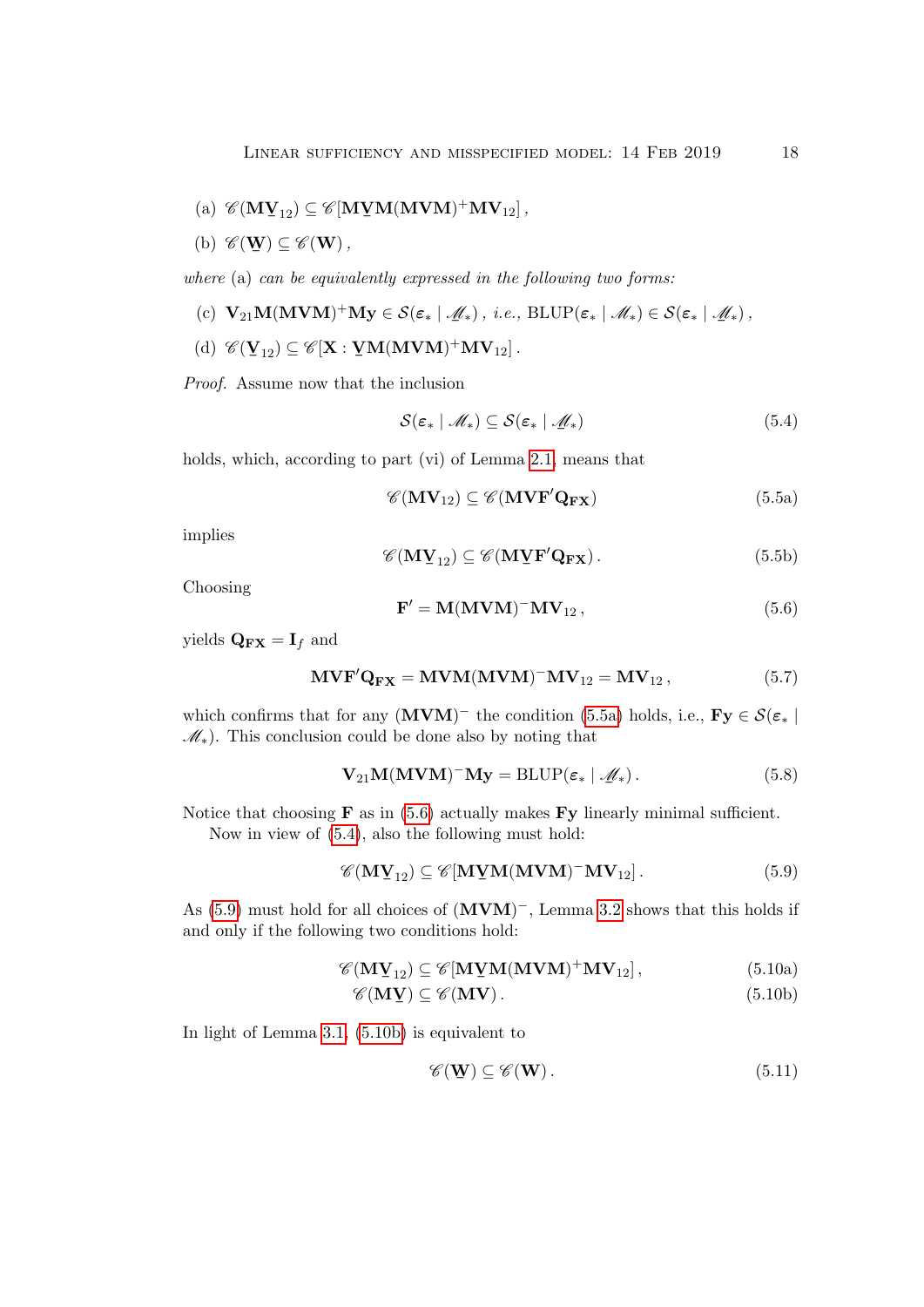It remains to prove the reverse relation, i.e., that [\(5.10a\)](#page-17-5) and [\(5.10b\)](#page-17-4) together imply [\(5.4\)](#page-17-2). To do this, we write

<span id="page-18-0"></span>
$$
\mathscr{C}(\mathbf{M}\mathbf{Y}_{12}) \subseteq \mathscr{C}[\mathbf{M}\mathbf{Y}\mathbf{M}(\mathbf{M}\mathbf{V}\mathbf{M})^{+}\mathbf{M}\mathbf{V}_{12}]
$$
  
\n
$$
\subseteq \mathscr{C}[\mathbf{M}\mathbf{Y}\mathbf{M}(\mathbf{M}\mathbf{V}\mathbf{M})^{+}\mathbf{M}\mathbf{V}\mathbf{F}'\mathbf{Q}_{\mathbf{F}\mathbf{X}}]
$$
  
\n
$$
= \mathscr{C}[\mathbf{M}\mathbf{Y}\mathbf{M}(\mathbf{M}\mathbf{V}\mathbf{M})^{+}\mathbf{M}\mathbf{V}\mathbf{M}\mathbf{F}'\mathbf{Q}_{\mathbf{F}\mathbf{X}}]
$$
  
\n
$$
= \mathscr{C}(\mathbf{M}\mathbf{Y}\mathbf{M}\mathbf{F}'\mathbf{Q}_{\mathbf{F}\mathbf{X}})
$$
  
\n
$$
= \mathscr{C}(\mathbf{M}\mathbf{Y}\mathbf{M}\mathbf{F}'\mathbf{Q}_{\mathbf{F}\mathbf{X}})
$$
  
\n
$$
= \mathscr{C}(\mathbf{M}\mathbf{Y}\mathbf{F}'\mathbf{Q}_{\mathbf{F}\mathbf{X}}).
$$
  
\n(5.12)

The first inclusion in  $(5.12)$  comes from  $(5.10a)$ , and the second one from  $(5.5a)$ ; the first equality follows from  $\mathbf{F}'\mathbf{Q}_{\mathbf{FX}} = \mathbf{MF}'\mathbf{Q}_{\mathbf{FX}}$ , and the third from [\(b\).](#page-17-6) Notice that part (d) comes from part [\(e\)](#page-6-4) of Lemma [3.1](#page-6-3) Thus we have completed the proof.  $\Box$ 

Using Lemma [2.2](#page-5-4) we can write the following corollary.

<span id="page-18-2"></span>**Corollary 5.1.** Consider the linear models  $\mathcal{M}_*$  and  $\mathcal{M}_*$ , where  $\mathcal{C}(\mathbf{X}') \subseteq \mathcal{C}(\mathbf{X}')$ , and the following statements: and the following statements:

- (a)  $S(\mathbf{X}_{*}\boldsymbol{\beta} | \mathcal{M}_{*}) \subseteq S(\mathbf{X}_{*}\boldsymbol{\beta} | \mathcal{M}_{*}),$
- (b)  $S(\varepsilon_* | \mathcal{M}_*) \subseteq S(\varepsilon_* | \mathcal{M}_*),$
- <span id="page-18-1"></span>(c)  $S(\mathbf{y}_{*} | \mathcal{M}_{*}) \subseteq S(\mathbf{y}_{*} | \mathcal{M}_{*}).$

Then each of the two statements above imply the third one. In particular (a) and (b) imply (c), *i.e.*, (c) holds if

- (i)  $\mathscr{C}(\mathbf{M} \mathbf{V}_{12}) \subseteq \mathscr{C}[\mathbf{M}\mathbf{V} \mathbf{M}(\mathbf{M} \mathbf{V} \mathbf{M})^+ \mathbf{M} \mathbf{V}_{12}]$ ,
- (ii)  $\mathscr{C}(\mathbf{Z}) \subseteq \mathscr{C}(\mathbf{W}\mathbf{W}^{+}\mathbf{Z}),$
- (iii)  $\mathscr{C}(\mathbf{W}) \subseteq \mathscr{C}(\mathbf{W})$ .

It is noteworthy that it would be interesting to find a necessary and sufficient condition for [\(c\)](#page-18-1) in Corollary [5.1.](#page-18-2) This seems to be not so easy to do and this question is postponed for a further research topic.

### 6 Conclusions

We consider the general linear model  $y = X\beta + \varepsilon$ , or shortly  $\mathscr{M} = \{y, X\beta, V\}$ , supplemented with the new unobservable random vector  $y_*$ , coming from  $y_*$  $\mathbf{X}_*\boldsymbol{\beta} + \boldsymbol{\varepsilon}_*,$  where the expectation of  $\mathbf{y}_*$  is  $\mathbf{X}_*\boldsymbol{\beta}$  and the covariance matrix of  $\mathbf{y}_*$  is known as well as the cross-covariance matrix between  $y_*$  and y. We denote the supplemented model as  $\mathcal{M}_*$ . The misspecified supplemented model is denoted as  $M_*$ , and the misspecification concerns only the covariance part of the setup.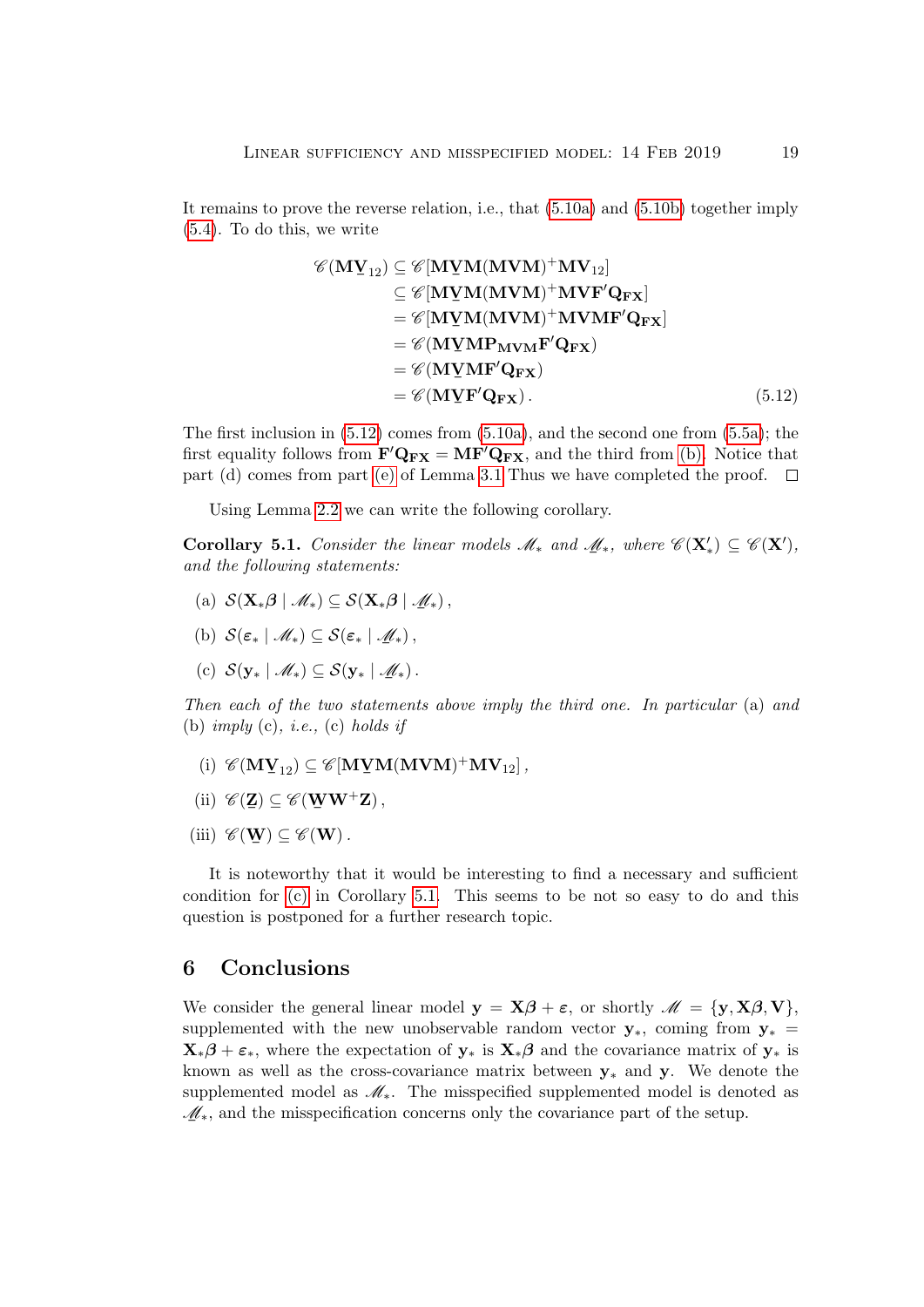We can denote the models shortly as

$$
\mathscr{M}_* = \left\{ \begin{pmatrix} \mathbf{y} \\ \mathbf{y}_* \end{pmatrix}, \begin{pmatrix} \mathbf{X} \\ \mathbf{X}_* \end{pmatrix} \boldsymbol{\beta}, \begin{pmatrix} \mathbf{V} & \mathbf{V}_{12} \\ \mathbf{V}_{21} & \mathbf{V}_{22} \end{pmatrix} \right\},
$$
(6.1a)

$$
\mathscr{M}_* = \left\{ \begin{pmatrix} \mathbf{y} \\ \mathbf{y}_* \end{pmatrix}, \begin{pmatrix} \mathbf{X} \\ \mathbf{X}_* \end{pmatrix} \boldsymbol{\beta}, \begin{pmatrix} \mathbf{Y} & \mathbf{V}_{12} \\ \mathbf{V}_{21} & \mathbf{V}_{22} \end{pmatrix} \right\}.
$$
 (6.1b)

Suppose that Fy is linearly sufficient for estimable parametric function  $\mathbf{X}_{*} \boldsymbol{\beta}$  under M∗. We give necessary and sufficient conditions that Fy continues to be linearly sufficient for  $\mathbf{X}_*\boldsymbol{\beta}$  under the model  $\mathcal{M}_*$ . The corresponding properties regarding the linear sufficiency with respect to  $\varepsilon_*$  and  $y_*$  are also studied.

Consider then the mixed linear model  $y = X\beta + Zu + e$ , where  $X_{n\times p}$  and  $Z_{n\times q}$ are known matrices,  $\boldsymbol{\beta} \in \mathbb{R}^p$  is a vector of unknown fixed effects, **u** is an unobservable vector (q elements) of *random effects* with  $E(\mathbf{u}) = \mathbf{0}$ ,  $cov(\mathbf{u}) = \mathbf{\Delta}$ , e is a random error vector with  $E(e) = 0$ ,  $cov(e) = \Phi$ , and  $cov(e, u) = 0$ . Denoting  $g = X\beta + Zu$ , we have  $cov(y) = cov(Zu + e) = Z\Delta Z' + \Phi = \Sigma$  and

$$
cov\begin{pmatrix} \mathbf{y} \\ \mathbf{g} \end{pmatrix} = cov\begin{pmatrix} \mathbf{y} \\ \mathbf{Z} \mathbf{u} \end{pmatrix} = \begin{pmatrix} \Sigma & \mathbf{Z} \Delta \mathbf{Z}' \\ \mathbf{Z} \Delta \mathbf{Z}' & \mathbf{Z} \Delta \mathbf{Z}' \end{pmatrix} = \begin{pmatrix} \Sigma & \Sigma_{12} \\ \Sigma_{21} & \Sigma_{22} \end{pmatrix} := \mathbf{\Omega}.
$$
 (6.2)

Now the mixed linear model can be expressed as a version of the model with "new observations", the new observations being in  $g = X\beta + Zu$ :

$$
\mathscr{L}_{*} := \left\{ \begin{pmatrix} \mathbf{y} \\ \mathbf{g} \end{pmatrix}, \begin{pmatrix} \mathbf{X} \\ \mathbf{X} \end{pmatrix} \boldsymbol{\beta}, \begin{pmatrix} \boldsymbol{\Sigma} & \boldsymbol{\Sigma}_{12} \\ \boldsymbol{\Sigma}_{21} & \boldsymbol{\Sigma}_{22} \end{pmatrix} \right\}.
$$
 (6.3)

The misspecified mixed model is then  $\mathscr{L}_*,$  where the covariance matrix would be  $\Omega$ . Thus the results concerning the linear sufficiency in the misspecified mixed model can be directly obtained from the corresponding properties of the models with new observations. For the linear sufficiency in the mixed model, see also [Isotalo et al.](#page-20-7) [\(2018\)](#page-20-7) and [Markiewicz & Puntanen](#page-20-18) [\(2018c\)](#page-20-18).

### Acknowledgements

Part of this research was done during the meeting of an International Research Group on Multivariate and Mixed Linear Models in the Mathematical Research and Conference Center, Bedlewo, Poland, November 2017 and March 2018, supported by the Stefan Banach International Mathematical Center.

### References

- <span id="page-19-0"></span>Baksalary, J.K. & Kala, R. (1981). Linear transformations preserving best linear unbiased estimators in a general Gauss–Markoff model. Ann. Stat., 9, 913–916. [DOI](http://dx.doi.org/10.1214/aos/1176345533)
- <span id="page-19-1"></span>Baksalary, J.K. & Kala, R. (1986). Linear sufficiency with respect to a given vector of parametric functions. J. Stat. Plan. Inf., 14, 331–338. [DOI](http://dx.doi.org/10.1016/0378-3758(86)90171-0)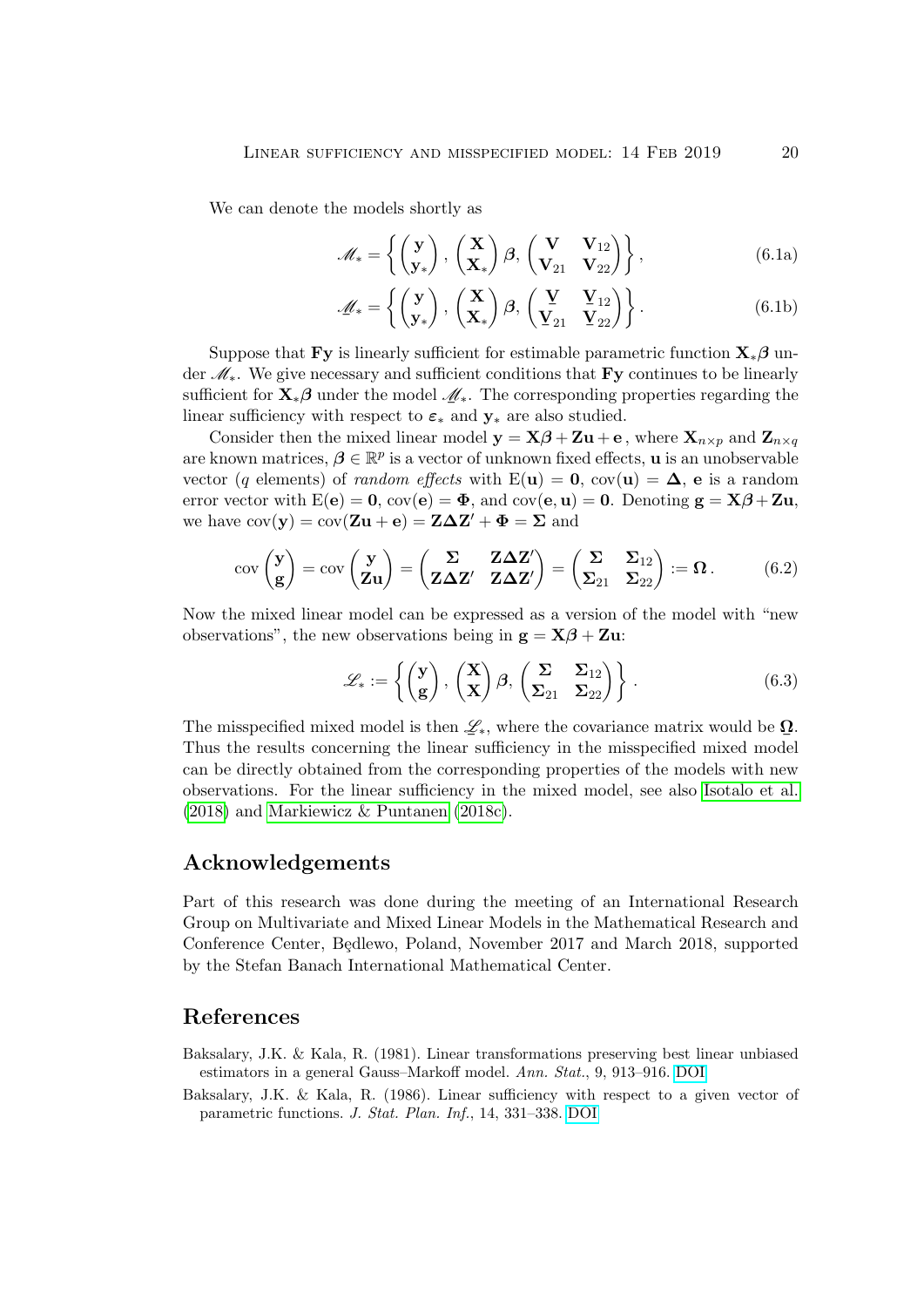- <span id="page-20-4"></span>Baksalary, J.K. & Mathew, T. (1986). Linear sufficiency and completeness in an incorrectly specified general Gauss-Markov model. Sankhyā Ser. A, 48, 169-180. [DOI](http://www.jstor.org/stable/25050586)
- <span id="page-20-0"></span>Christensen, R. (2011). Plane Answers to Complex Questions: the Theory of Linear Models, 4th Edition. Springer, New York. [DOI.](http://dx.doi.org/10.1007/978-1-4419-9816-3)
- <span id="page-20-5"></span>Drygas, H. (1983). Sufficiency and completeness in the general Gauss–Markov model. Sankhyā Ser. A, 45, 88–98. [DOI](http://www.jstor.org/stable/25050416)
- <span id="page-20-2"></span>Haslett, S.J. & Puntanen, S. (2017). Best linear unbiased prediction (BLUP). Wiley StatsRef: Statistics Reference Online. [DOI.](http://dx.doi.org/10.1002/9781118445112.stat08120)
- <span id="page-20-11"></span>Hauke, J., Markiewicz, A. & Puntanen, S. (2012). Comparing the BLUEs under two linear models. Commun. Stat. Theory Methods, 41, 2405–2418. [DOI.](http://dx.doi.org/10.1080/03610926.2011.594541)
- <span id="page-20-12"></span>Hauke, J., Markiewicz, A. & Puntanen, S. (2013). Revisiting the BLUE in a linear model via proper eigenvectors. Combinatorial Matrix Theory and Generalized Inverses of Matrices. R.B. Bapat, S. Kirkland, K.M. Prasad & S. Puntanen, eds. Springer, pp. 73–83. [DOI.](http://dx.doi.org/10.1007/978-81-322-1053-5_7)
- <span id="page-20-7"></span>Isotalo, J., Markiewicz, A. & Puntanen, S. (2018). Some properties of linear prediction sufficiency in the linear model. Trends and Perspectives in Linear Statistical Inference: LinStat, Istanbul, August 2016. M. Tez & D. von Rosen, eds. Springer, pp. 111–129. [DOI.](https://doi.org/10.1007/978-3-319-73241-1_8)
- <span id="page-20-17"></span>Isotalo, J. & Puntanen, S. (2006a). Linear sufficiency and completeness in the partitioned linear model. Acta Comment. Univ. Tartu Math., 10, 53–67.
- <span id="page-20-1"></span>Isotalo, J. & Puntanen, S. (2006b). Linear prediction sufficiency for new observations in the general Gauss–Markov model. Commun. Stat. Theory Methods, 35, 1011–1023. [DOI](http://dx.doi.org/10.1080/03610920600672146)
- <span id="page-20-16"></span>Kala, R., Markiewicz, A. & Puntanen, S. (2017). Some further remarks on the linear sufficiency in the linear model. Applied and Computational Matrix Analysis: MatTriad, Coimbra, Portugal, September 2015, Selected, Revised Contributions. N. Bebiano, ed. Springer Proceedings in Mathematics & Statistics, vol. 192, pp. 275–294. [DOI.](http://dx.doi.org/10.1007/978-3-319-49984-0_19)
- <span id="page-20-6"></span>Kala, R., Puntanen, S. & Tian, Y. (2017). Some notes on linear sufficiency. Stat. Pap., 58, 1–17. [DOI](http://dx.doi.org/10.1007/s00362-015-0682-2)
- <span id="page-20-14"></span>Markiewicz, A. (1998). Comparison of linear restricted models with respect to the validity of admissible and linearly sufficient estimators. Statist. Probab. Lett., 38, 347–354. [DOI](https://doi.org/10.1016/S0167-7152(98)00045-5)
- <span id="page-20-9"></span>Markiewicz, A. & Puntanen, S. (2018a). Further properties of linear prediction sufficiency and the BLUPs in the linear model with new observations. Afrika Statistika, 13, 1511– 1530. [DOI](http://dx.doi.org/10.16929/as/1511.117)
- <span id="page-20-8"></span>Markiewicz, A. & Puntanen, S. (2018b). Further properties of the linear sufficiency in the partitioned linear model. Matrices, Statistics and Big Data (Proceedings of the 25th International Workshop on Matrices and Statistics, IWMS-2016, held in Funchal, Madeira. Portugal, 6–9 June 2016). Springer, in press.
- <span id="page-20-18"></span>Markiewicz, A. & Puntanen, S. (2018c). Upper bounds for the Euclidean distances between the BLUPs. Special Matrices, 6, 249–261. [DOI](https://doi.org/10.1515/spma-2018-0020)
- <span id="page-20-10"></span>Mitra, S.K. & Moore, B.J. (1973). Gauss–Markov estimation with an incorrect dispersion matrix. Sankhyā, Ser. A, 35, 139–152. [DOI](http://www.jstor.org/stable/25049864)
- <span id="page-20-15"></span>Puntanen, S. & Styan, G.P.H. (1989). The equality of the ordinary least squares estimator and the best linear unbiased estimator [with comments by O. Kempthorne & by S.R. Searle and with "Reply" by the authors]. Amer. Statist., 43, 153–164. [DOI](http://www.jstor.org/stable/2685062)
- <span id="page-20-3"></span>Puntanen, S., Styan, G.P.H. & Isotalo, J. (2011). Matrix Tricks for Linear Statistical Models: Our Personal Top Twenty. Springer, Heidelberg. [DOI](http://dx.doi.org/10.1007/978-3-642-10473-2)
- <span id="page-20-13"></span>Rao, C.R. (1971). Unified theory of linear estimation.  $Sankhy\bar{a}$  Ser. A, 33, 371–394. [Corrigendum (1972), 34, p. 194 and p. 477.] [DOI](http://www.jstor.org/stable/25049750)